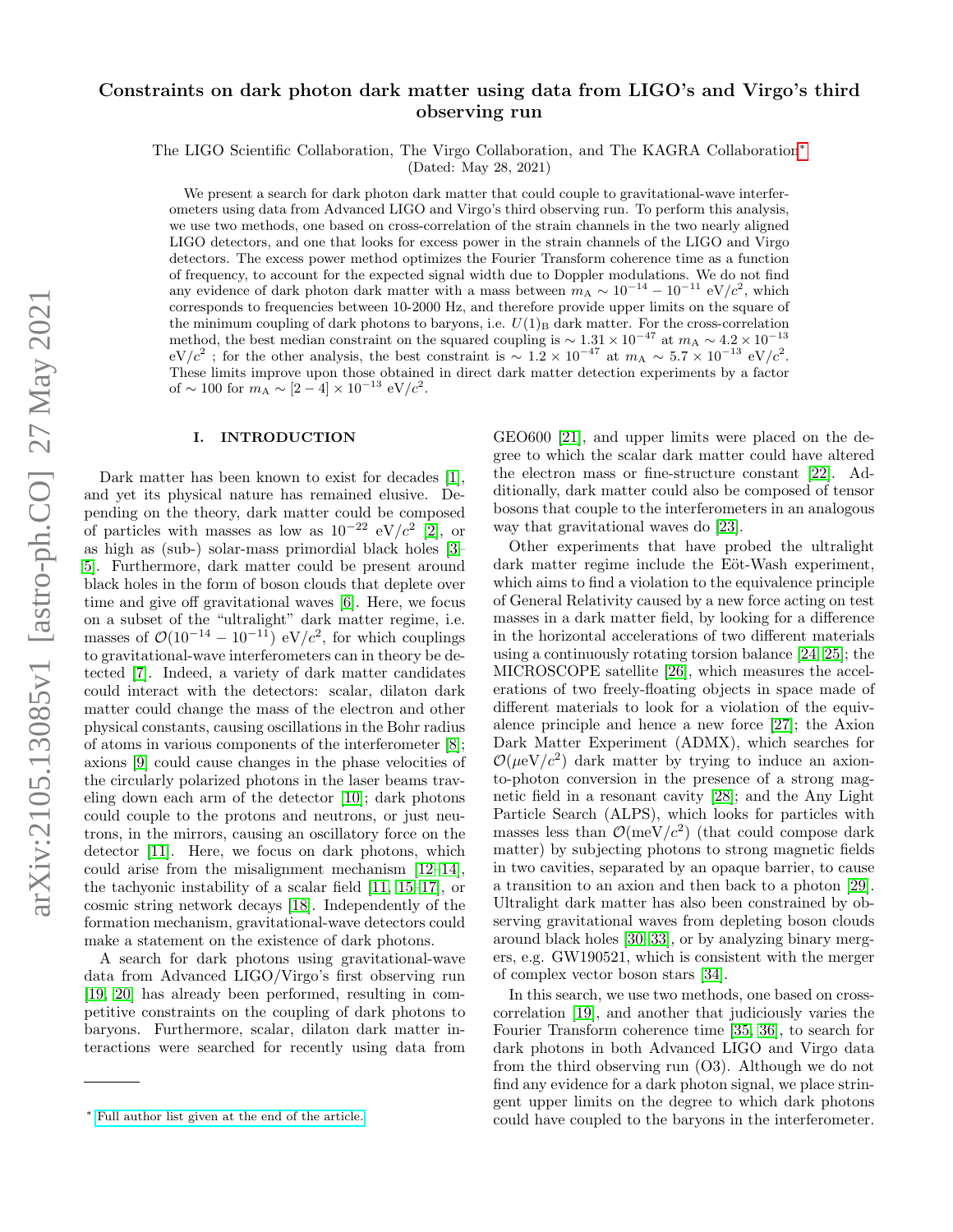## II. DARK MATTER INTERACTION MODEL

Ultralight dark photon dark matter could cause timedependent oscillations in the mirrors of the LIGO/Virgo interferometers, which would lead to a differential strain on the detector. We formulate dark photons in an analogous way to ordinary photons: as having a vector potential with an associated dark electric field that causes a quasi-sinusoidal force on the mirrors in the interferometers. The Lagrangian  $\mathcal L$  that characterizes the dark photon coupling to a number current density  $J^{\mu}$  of baryons or baryons minus leptons is [\[37\]](#page-7-20):

$$
\mathcal{L} = -\frac{1}{4\mu_0} F^{\mu\nu} F_{\mu\nu} + \frac{1}{2\mu_0} \left(\frac{m_A c}{\hbar}\right)^2 A^{\mu} A_{\mu} - \epsilon e J^{\mu} A_{\mu}, \tag{1}
$$

where  $F_{\mu\nu} = \partial_{\mu}A_{\nu} - \partial_{\nu}A_{\mu}$  is the electromagnetic field tensor,  $\hbar$  is the reduced Planck's constant, c is the speed of light,  $\mu_0$  is the magnetic permeability in vacuum,  $m_A$ is the mass of the dark photon,  $A_{\mu}$  is the four-vector potential of the dark photon, e is the electric charge, and  $\epsilon$  is the strength of the particle/dark photon coupling that is normalized by the electromagnetic coupling constant.

If the coherence time of the signal is less than the observation time of the analysis, we can write the acceleration of the identical LIGO/Virgo mirrors in the dark photon field as [\[20\]](#page-7-5):

<span id="page-1-3"></span>
$$
\vec{a}(t, \vec{x}) \simeq \epsilon e \frac{q}{M} \omega \vec{A} \cos(\omega t - \vec{k} \cdot \vec{x} + \phi)
$$
 (2)

where  $\omega, \vec{k}$ , and  $\vec{A}$  are the angular frequency, propagation vector, and polarization vector of the dark photon field,  $\vec{x}$  is the position of a mirror,  $\phi$  is a random phase, and q and M are the charge and the mass of the mirror, respectively. If the dark photon couples to the baryon number, q is the number of protons and neutrons in each mirror. If it couples to the difference between the baryon and lepton numbers,  $q$  is the number of neutrons in each mirror. For a fused Silica mirror,  $q/M = 5.61 \times 10^{26}$  charges/kg for baryon coupling and  $q/M = 2.80 \times 10^{26}$  charges/kg for baryon-lepton coupling. Practically, we cannot distinguish between the two types of coupling, though the baryon-lepton coupling would lead to half the acceleration relative to that of the baryon coupling.

Because we observe for almost one year, significantly longer than the assumed dark photon coherence time, and the dark photons travel with non-relativistic velocities, we can model the signal as a superposition of many plane waves, each with a velocity drawn from a Maxwell-Boltzmann distribution. This model is valid because the number of dark photons in a given cubic volume of phase space is much larger than one, based on the expected energy density of dark matter  $\rho_{DM} = 4 \times 10^{14} \text{ eV/m}^3$ [\[38\]](#page-7-21).

The superposition of dark photon plane waves with different velocities leads to a frequency variation of the signal [\[19,](#page-7-4) [36\]](#page-7-19):

<span id="page-1-0"></span>
$$
\Delta f = \frac{1}{2} \left( \frac{v_0}{c} \right)^2 f_0 \approx 2.94 \times 10^{-7} f_0,
$$
 (3)

where  $v_0 \approx 220 \text{ km/s}$  is the velocity at which dark matter orbits the center of our galaxy, i.e. the virial velocity [\[39\]](#page-7-22), and the frequency  $f_0$  is:

<span id="page-1-1"></span>
$$
f_0 = \frac{m_A c^2}{2\pi\hbar}.\tag{4}
$$

Equations [3](#page-1-0) and [4](#page-1-1) can be derived from the dispersion relation for a massive particle by neglecting higher-order terms in  $v_0/c$ .

The induced force due to dark photon dark matter causes small motions of an interferometer's mirrors, and leads to an observable effect in two distinct ways. Firstly, the mirrors are well separated from each other and hence experience slightly different dark photon dark matter phases. Such a phase difference leads to a differential change of the arm length, suppressed by  $v_0/c$ . A simple relation between dark photon parameters and the effective strain  $h_D$  can be written as [\[19\]](#page-7-4):

<span id="page-1-2"></span>
$$
\sqrt{\langle h_D^2 \rangle} = C \frac{q}{M} \frac{\hbar e}{c^4 \sqrt{\epsilon_0}} \sqrt{2\rho_{\rm DM}} v_0 \frac{\epsilon}{f_0},
$$
  

$$
\simeq 6.56 \times 10^{-27} \left( \frac{\epsilon}{10^{-23}} \right) \left( \frac{100 \text{ Hz}}{f_0} \right), \quad (5)
$$

where  $\epsilon_0$  is the permittivity of free space, and  $C =$  $2/3$ is a geometrical factor obtained by averaging over all possible dark photon propagation and polarization directions. Equation [5](#page-1-2) can be derived by integrating equation [2](#page-1-3) twice over time, dividing by the arm length of the interferometer, and performing the averages over time and the dark photon polarization and propagation directions.

Secondly, the common motion of the interferometer mirrors, induced by the dark photon dark matter background, can lead to an observable signal because of the finite travel time of the laser light in the interferometer arms. The light will hit the mirrors at different times during their common motions, and although the common motions do not change the instantaneous arm length, they can lead to a longer round-trip travel time for the light, equivalent to arm lengthening, and therefore an apparent differential strain [\[37\]](#page-7-20). Instead of being suppressed by  $v_0/c$  as shown in equation [5,](#page-1-2) such an effect suffers from a suppression factor of  $(f_0L/c)$ . Similarly to equation [5,](#page-1-2) the common motion induces an observable signal with an effective strain  $h<sub>C</sub>$  as:

<span id="page-1-4"></span>
$$
\sqrt{\langle h_C^2 \rangle} = \frac{\sqrt{3}}{2} \sqrt{\langle h_D^2 \rangle} \frac{2\pi f_0 L}{v_0},
$$
  
 
$$
\simeq 6.58 \times 10^{-26} \left( \frac{\epsilon}{10^{-23}} \right),
$$
 (6)

where L is the arm length of the interferometers.  $h_D$ maps to  $h_2$  in [\[37\]](#page-7-20), and  $h_C$  is the result of a Taylor expansion of  $h_1$  in [\[37\]](#page-7-20), which is allowed because  $(\frac{m_A c^2}{\hbar c}L)$  << 1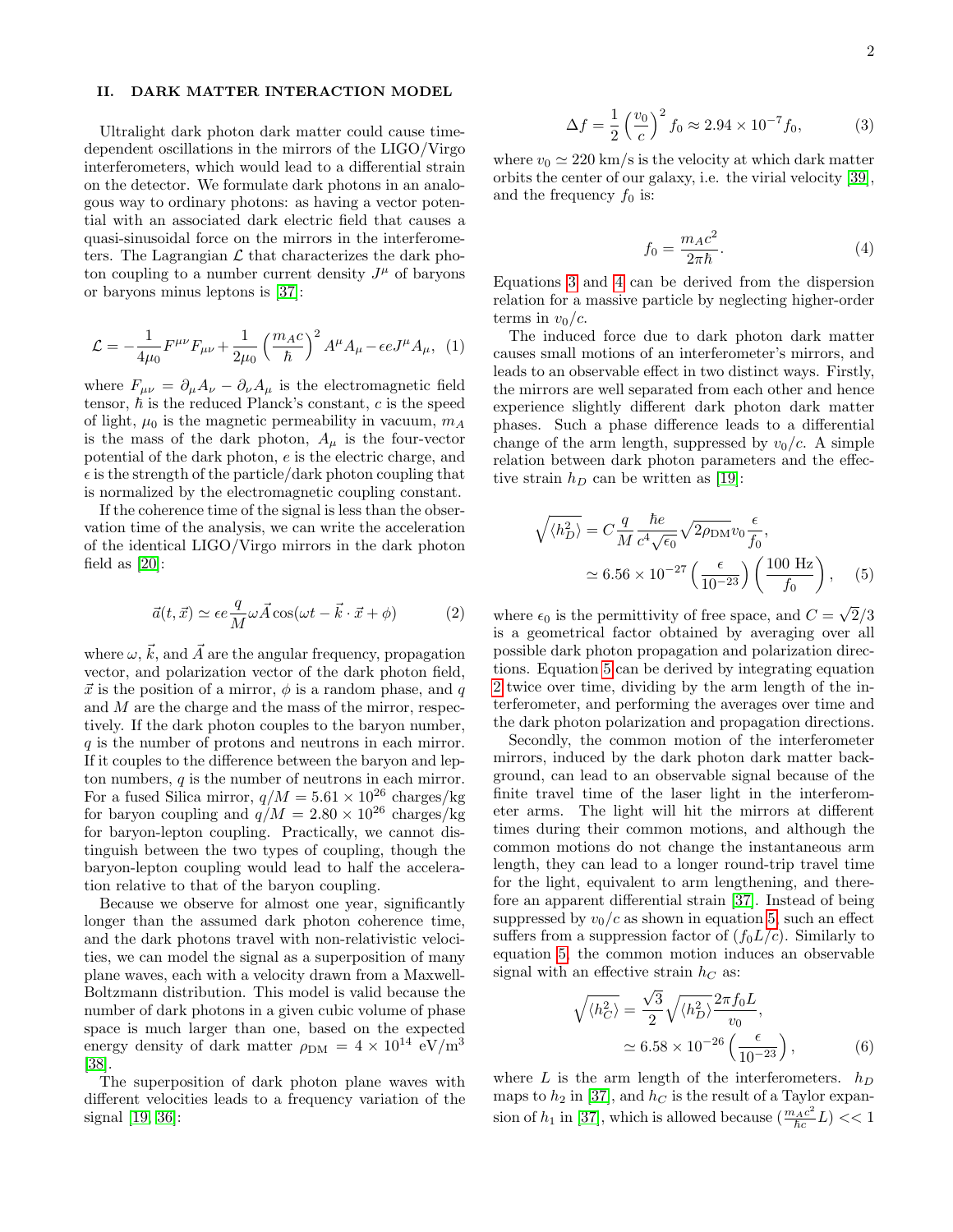for all masses considered in this paper. Equation [6](#page-1-4) shows that the common motion strain only depends on the coupling strength of the dark photon to the interferometer. However, the factor by which the upper limits improve is equal to  $1 + \langle h_C^2 \rangle / \langle h_D^2 \rangle$ , which is frequency-dependent [\[37\]](#page-7-20). The interference between the two contributions to the strain averages to zero over time, which indicates that the total effective strain can be written as  $\langle h_{\text{total}}^2 \rangle = \langle h_D^2 \rangle + \langle h_C^2 \rangle.$ 

#### III. SEARCH METHOD

## A. Cross-Correlation

Cross-correlation has been widely used in gravitational-wave searches [\[40](#page-7-23)[–42\]](#page-7-24), but is employed differently here. Because we are interested in ultralight dark matter, the coherence length of a dark photon signal, given by equation 2 in [\[36\]](#page-7-19), is always much larger than the separation between earth-based detectors [\[11\]](#page-6-9). Therefore, the interferometers should experience almost the same dark photon dark matter field, and the signals at any two detectors are highly correlated [\[11\]](#page-6-9). Such a correlation can significantly suppress the background in our analysis.

Because the dark photon dark matter signal is quasimonochromatic, we carry out our search in the frequency domain by Discrete Fourier Transforming the strain time series. Given a total coincident observation time,  $T_{\text{obs}}$ , for two detectors, we divide the entire time series into  $N_{\text{FFT}}$  smaller time segments, with durations  $T_{\text{FFT}}$ , i.e.  $T_{\text{obs}} = N_{\text{FFT}}T_{\text{FFT}}$ . For the *i*-th time segment, *j*-th frequency bin, and interferometer  $k$  (1 or 2), we label the complex Discrete Fourier Transform coefficients as  $z_{k,ij}$ . The one-sided power spectral densities (PSD) of interferometer 1(2) can be estimated by taking a running median of the raw noise powers  $P_{k,ij}$  from 50 neighboring frequency bins, and is written as:  $PSD_{k,ij} = 2P_{k,ij}/T_{FFT}$ .

The signal strength using cross-correlation is defined as:

$$
S_j = \frac{1}{N_{\text{FFT}}} \sum_{i=1}^{N_{\text{FFT}}} \frac{z_{1,ij} z_{2,ij}^*}{P_{1,ij} P_{2,ij}},
$$
(7)

where the "∗" denotes the complex conjugate, and the variance is:

$$
\sigma_j^2 = \frac{1}{N_{\text{FFT}}} \left\langle \frac{1}{2P_{1,ij}P_{2,ij}} \right\rangle_{N_{\text{FFT}}},\tag{8}
$$

where  $\langle ... \rangle_{N_{\text{FFT}}}$  is the average over  $N_{\text{FFT}}$  time segments. Therefore, the signal-to-noise ratio (SNR) is:

$$
SNR_j = \frac{S_j}{\sigma_j}.\tag{9}
$$

Here, we note that we have not yet included the overlap reduction function (ORF) in our calculation, which accounts for the relative orientation and overlap of two detectors and the responses of the detectors to a signal. As indicated in [\[19\]](#page-7-4), the overlap reduction function is approximately constant for any earth-based detector pair in the mass range we consider, and equals  $\sim -0.9$ , for the LIGO Hanford (H1) and LIGO Livingston (L1) detectors. This is again because the dark photon dark matter coherence length is always much larger than the detector separation, and any deviations from  $\sim -0.9$  would therefore only be visible at very high frequencies, i.e.  $\mathcal{O}(100)$ kHz . We will include the overlap reduction function when we interpret the SNR in terms of the constraint on the dark photon coupling constant.

Here, we analyze only time segments satisfying standard data quality requirements used in gravitationalwave searches (see section [IV\)](#page-3-0), and further restrict to contiguous, coincident intervals of good data compatible with the Fast Fourier Transform coherence time. As in the analysis performed using data from the first ob-serving run (O1) [\[20\]](#page-7-5), we set  $T_{\text{FFT}} = 1800 \text{ s}$ , a compromise between optimum performance at low frequencies for longer coherence times and the resulting loss of coincidence observing time. In total, we analyze 7539 pairs of 1800-second coincident time segments from H1 and L1. Choosing  $T_{\text{FFT}} = 1800$  s is ideal for a dark photon signal at ∼500 Hz; however, a simple rescaling can be done to estimate the optimized sensitivities for other frequencies.

## B. BSD analysis

In addition to cross-correlation, we employ an independent method [\[36\]](#page-7-19) to search for dark photon dark matter. The method relies on Band Sampled Data (BSD) structures, which store the detector's downsampled strain data as a reduced analytic signal [\[35\]](#page-7-18) in 10-Hz/1-month chunks. In each 10-Hz band, we change the Fast Fourier Transform coherence time [\[35\]](#page-7-18) based on the expected Maxwell-Boltzmann frequency spread of dark photons, equation [3.](#page-1-0) Although this frequency spread is given as a function of  $v_0$ , we instead use the escape velocity from the galaxy,  $v_{\rm esc} \simeq 540 \text{ km/s}$  [\[39\]](#page-7-22), to determine the maximum allowed  $T_{\text{FFT}}$ ,  $T_{\text{FFT},\text{max}}$ , by requiring that the frequency spread be contained to one frequency bin during  $T_{\rm FFT,max}$ 

<span id="page-2-0"></span>
$$
T_{\text{FFT}, \max} \lesssim \frac{2}{f_0} \frac{c^2}{v_{\text{esc}}^2} \simeq \frac{6 \times 10^5}{f_0} \text{ s.}
$$
 (10)

Based on simulations of dark photon signals [\[36\]](#page-7-19), we found that the sensitivity of the search is improved when taking a slightly longer  $T_{\text{FFT}}$  than  $T_{\text{FFT,max}}$ , because the power lost due to over-resolving in frequency is less than that gained by increasing  $T_{\text{FFT}}$ . Therefore, we use:

$$
T_{\text{FFT}} = 1.5 T_{\text{FFT}, \text{max}},\tag{11}
$$

which varies from 44762 s for the 10-20 Hz band to 448 s for the 1990-2000 Hz band.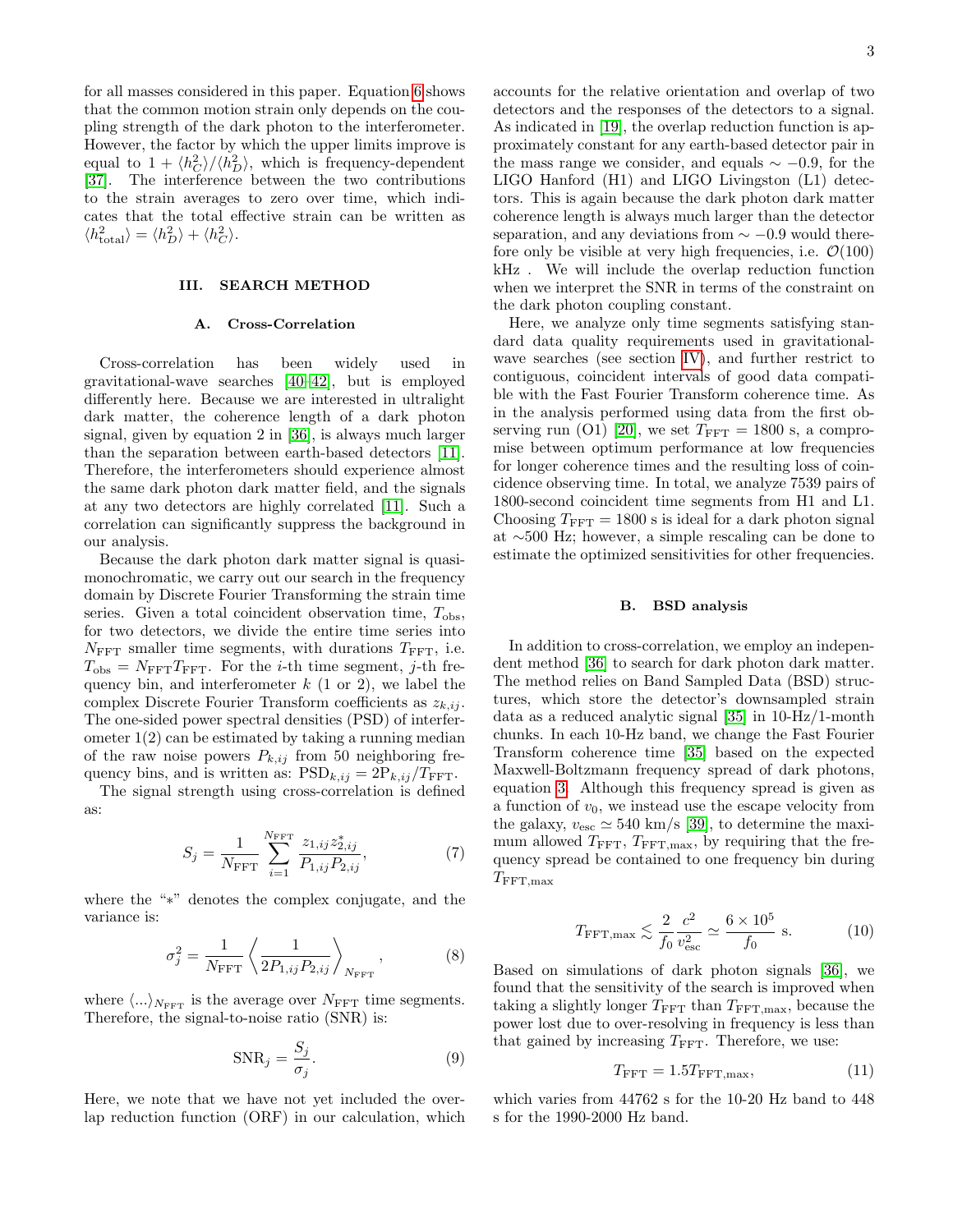

<span id="page-3-1"></span>FIG. 1. Number of candidates selected as a function of frequency in the BSD analysis, with  $log_{10} T_{\text{FFT}}$  colored. We select enough candidates in each 1-Hz band such that one coincident candidate between two detectors would occur in Gaussian noise. The changing number of candidates as a function of frequency ensures that we select uniformly in frequency.

After selecting  $T_{\text{FFT}}$ , we create time/frequency "peakmaps" [\[43,](#page-7-25) [44\]](#page-7-26), which are collections of ones and zeros that represent when the power in particular frequency bins has exceeded a given threshold in the equalized spectrum. Because  $T_{\text{FFT}}$  has been specifically chosen to confine the signal's power to one frequency bin, we can project the peakmap onto the frequency axis and look for frequency bins with large numbers of peaks, which we call the "number count". By summing ones and zeros, and not the actual power in each frequency bin, we are less sensitive to non-Gaussian noise artifacts that could contaminate some bins at particular times and not others.

Because  $T_{\text{FFT}}$  changes as a function of frequency, the number of candidates we select should also vary with frequency, such that we select uniformly across the frequency domain. Figure [1](#page-3-1) shows how many candidates to select in each 10-Hz frequency band such that we would obtain, on average, one coincident candidate every 1 Hz in Gaussian noise. We also show in color how  $\log_{10} T_{\text{FFT}}$ changes with frequency (equation [10\)](#page-2-0).

Our detection statistic is the critical ratio CR:

$$
CR = \frac{y - \mu}{\sigma},\tag{12}
$$

where  $y$  is the number count in a particular frequency bin, and  $\mu$  and  $\sigma$  are the mean and standard deviations of the number counts across all frequency bins in the band, respectively. In each sub-band, we always select the candidates with the highest critical ratios.

# <span id="page-3-0"></span>IV. DATA

We use data from the third observing run (O3) of the Advanced LIGO [\[45\]](#page-7-27) and Virgo [\[46\]](#page-7-28) gravitational-wave detectors between 10-2000 Hz. O3 lasted from 2019 April 1 to 2020 March 27, with a one-month pause in data collection in October 2019. The three detectors' datasets, H1, L1, and Virgo (V1), had duty factors of  $\sim 76\%,$  $\sim$  77%, and  $\sim$  76%, respectively, during O3.

In the event of a detection, calibration uncertainties would limit our ability to provide robust estimates of the coupling of dark matter to the interferometers. Even without a detection, these uncertainties affect the estimated instruments' sensitivities and inferred upper limits. The uncertainties vary over the course of a run but do not change by large values, so we do not consider time-dependent calibration uncertainties here [\[47\]](#page-7-29).

For the LIGO O3 data set, the analyses use the "C01" calibration, which has estimated maximum amplitude and phase uncertainties of  $\sim$  7% and  $\sim$  4 deg, respectively [\[47\]](#page-7-29). Because of the presence of a large number of noise artifacts, gating [\[48,](#page-7-30) [49\]](#page-7-31) has also been applied to LIGO data. This procedure applies an inverse Tukey window to LIGO data at times when the root-meansquare value of the whitened strain channel in the 25-50 Hz band or 70-110 Hz band exceeds a certain threshold. The improvements from gating are significant, as seen in stochastic and continuous gravitational-wave analyses in O3 [\[41\]](#page-7-32). For the Virgo O3 dataset, we use the "V0" calibration with estimated maximum amplitude and phase uncertainties of 5% and 2 deg, respectively.

#### V. RESULTS

# A. Cross-Correlation

The output of the cross-correlation analysis is a value of the SNR in every frequency bin analyzed. At this point, we would like to remove frequency bins with noise artifacts. First, we veto the frequency bins within 0.056 Hz of known noise lines [\[50\]](#page-7-33). To further estimate the non-Gaussian background from artifacts, control samples are constructed using frequency lags, i.e. examining the correlations among a set of offset bins. We apply ten lags of the frequency bin offsets, i.e.  $(-50, -40, ..., -10, +10, ...,$ +50). If any frequency bin in the control sample has a  $|Re(SNR)|$  or  $|Im(SNR)|$  larger than 4.0 within 0.1 Hz of the outlier, the outlier is vetoed as potentially contaminated by spectral leakage from a nearby non-Gaussian artifact.

After removing these instrumental artifacts, we look for the dark photon dark matter signal with a detection threshold  $Re(SNR) < -5.8$ , which corresponds to an overall ∼ 1% false alarm probability after including the trial factor in Gaussian noise, and is negative because H1 and L1 are rotated 90 deg with respect to each other. We find no outliers that pass this threshold.

Finally, as a cross-check, between [5.0, 5.8] for  $|Re(SNR)|$  or  $|Im(SNR)|$ , we find four non-vetoed outliers, which are shown in table [I.](#page-5-0) The number of outliers is consistent with the Gaussian noise expectation of 4.1.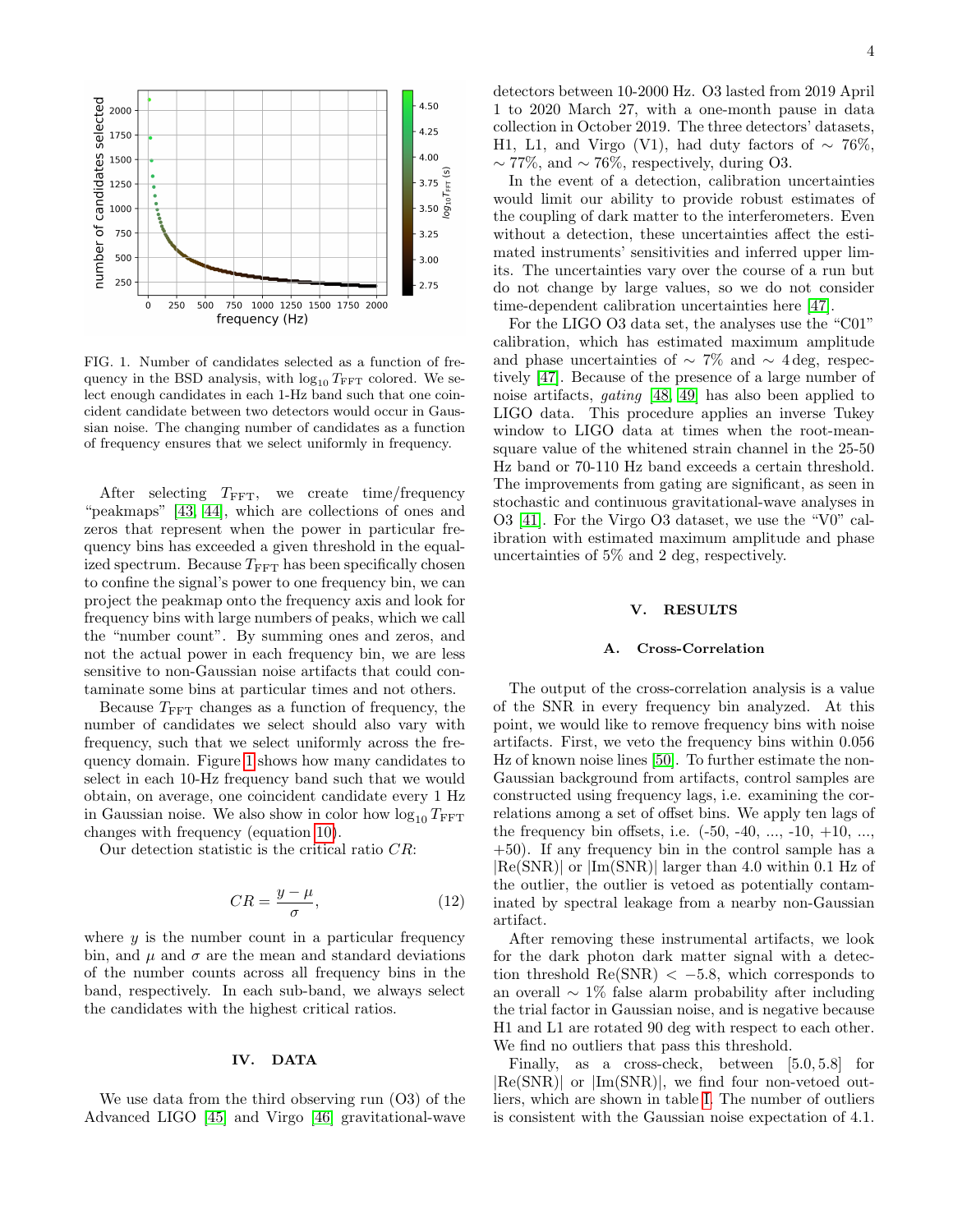We consider the absolute value of the real and imaginary components of the SNR because we are checking consistency with the expected number of outliers in Gaussian noise, which does not depend on the sign of the SNR.

# B. BSD analysis

Before selecting candidates, we remove any frequencies that fall within one frequency bin of known noise lines from each detector's data [\[50\]](#page-7-33). We subsequently require coincident candidates between two or more detectors to be within one frequency bin of each other. At this stage, our analyses of the Hanford-Livingston (HL), Hanford-Virgo (HV), and the Livingston-Virgo (LV) baselines return 5801, 5628, and 5592 candidates, respectively.

In all baselines, we veto coincident candidates if one of the candidates' critical ratios is less than five or one of the candidates' frequencies is too close to the edges of the 10 Hz-band analyzed. For the HL baseline, we remove candidates whose critical ratios differ by more than a factor of two because the sensitivity of each interferometer is comparable, so we do not expect a dark photon signal to appear with vastly different critical ratios in each detector. In the HV and LV baselines, we reject candidates whose critical ratios in V1 are higher than those in L1 or H1 because Virgo is less sensitive than LIGO [\[51\]](#page-7-34).

We are then left with eleven surviving candidates across the three baselines, given in table [II,](#page-5-1) which are all due to instrumental noise or artifacts in the peakmap. No candidate has been found to be coincident in all three interferometers. These artifacts do not overlap with the list of known lines used in this search [\[50\]](#page-7-33), although line artifacts or/and combs regions are clearly visible when using a different resolution to construct the spectra. In Figure [2,](#page-4-0) we show an example of the disturbances near an outlier at 1498.76 Hz, where a family of combs is present in both the H1 and L1 detectors.

### C. Upper limits

Finding no evidence of a signal, in figure [3](#page-5-2) we place 95% confidence-level upper limits on the square of the minimum detectable dark photon/baryon coupling,  $U(1)_B$ , using the most sensitive baseline, HL. The crosscorrelation limits are shown in red for every 0.556-mHz bin, while the BSD limits are shown in black with cyan  $1\sigma$ shading in frequency bins in which coincident candidates were found. To calculate these limits, we employ the Feldman-Cousins [\[52\]](#page-7-35) approach, in which we assume that both sets of the detection statistics (the critical ratio and the SNR) follow Gaussian distributions, and calculate the upper limits to ensure perfect coverage at the chosen confidence level. In practice, we map the measured detection statistics to "inferred" positive-definite statistics based on the upper value of the confidence interval in table 10 of [\[52\]](#page-7-35) at 95% confidence. The cross-correlation



<span id="page-4-0"></span>FIG. 2. All the surviving outliers were discarded because they were due to instrumental noise or artifacts. In this figure, we can see the comb region affecting the power spectral density (PSD) of H1 and the line in L1 responsible for the production of an outlier near 1498.8 Hz.

and BSD methods use equation 9 in [\[19\]](#page-7-4) and equation 30 in [\[36\]](#page-7-19), respectively, and equation [5](#page-1-2) here, to convert the inferred detection statistics to coupling strength. We have also accounted for the finite light travel time [\[37\]](#page-7-20).

# VI. CONCLUSIONS

We have presented strong constraints on the coupling strength of dark photon dark matter to baryons by using data from LIGO's and Virgo's third observing run. In the mass range  $m_A \sim [2-4] \times 10^{-13} \text{ eV}/c^2$ , we improve upon previous limits derived using data from the first observing run of LIGO [\[20\]](#page-7-5) by a factor of  $\sim 100$  in the square of the coupling strength of dark photons to baryons. This improvement is due to more sensitive detectors and to accounting for the finite light travel time [\[37\]](#page-7-20). Additionally, our limits surpass those of existing dark matter experiments, such as the Eöt-Wash torsion balance and MICROSCOPE, by orders of magnitude in certain frequency bands, and support new ways to use gravitational-wave detectors as direct probes of the existence of ultralight dark matter. As the sensitivities of current ground-based gravitational-wave detectors improve, and third generation detectors, such as Cosmic Explorer [\[55\]](#page-7-36) and Einstein Telescope [\[56\]](#page-7-37), come online, we will be able to dig even more deeply into the noise. Furthermore, once future-generation space-based detectors, such as DECIGO [\[57\]](#page-7-38), LISA [\[58\]](#page-7-39), and TianQin [\[59\]](#page-7-40), are operational, it will be possible to probe dark photon couplings at masses as low as  $m_A \sim 10^{-18} \text{ eV}/c^2$ .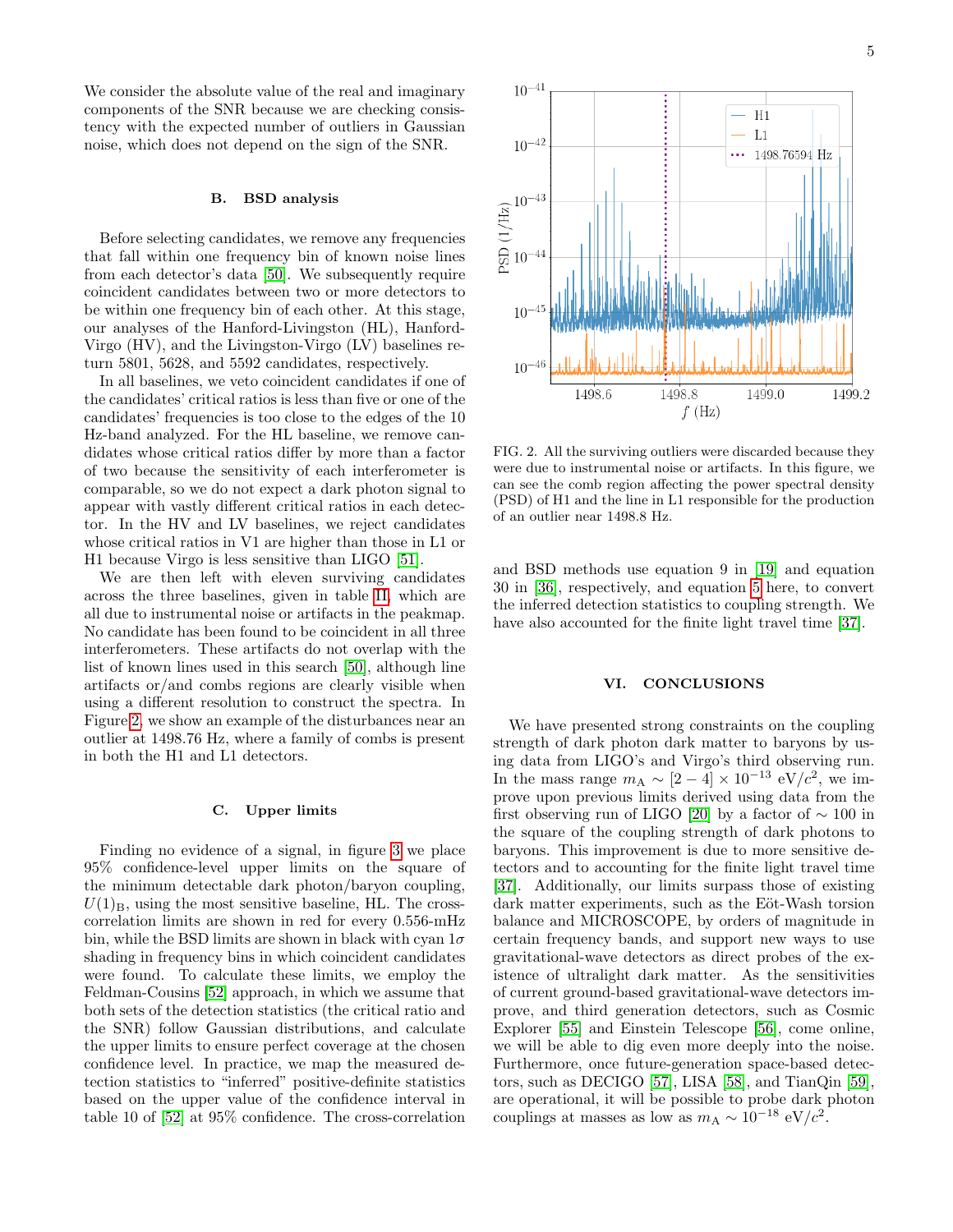| frequency(Hz) | -SNR. | SNR(Bkg)                                                                                   |
|---------------|-------|--------------------------------------------------------------------------------------------|
| 483.872       |       | $(0.53+5.03i)$ Re: [-3.62, 3.62] Im: [-3.52, 3.51]                                         |
| 853.389       |       | $\left[-0.18 + 5.02i\right]$ Re: $\left[-3.85, 3.85\right]$ Im: $\left[-3.55, 3.90\right]$ |
| 1139.590      |       | $[-5.21 + 0.67i]$ Re: $[-3.54, 3.39]$ Im: $[-3.61, 3.58]$                                  |
| 1686.598      |       | $5.01+1.63i$ Re: [-3.50, 3.70] Im: [-3.65, 3.89]                                           |

<span id="page-5-0"></span>TABLE I. Four sub-threshold outliers returned by the cross correlation analysis of the HL baseline. We report the (complex) signal-to-noise ratio (SNR) for each outlier and the associated background (Bkg) SNR. For the background SNR, we include the range of the real part (Re) and imaginary part (Im) among ten lagged results. These four events are consistent with the Gaussian noise expectation over all of the clean bands in the analysis.

| frequency (Hz) | average $CR T_{FFT}$ (s) |       | baseline | source                                           |
|----------------|--------------------------|-------|----------|--------------------------------------------------|
| 15.9000        | 5.29                     | 44762 | HL.      | unknown line in L                                |
| 17.8000        | 28.93                    | 44762 | ĪУ       | unidentified line in $L(17.8 \text{ Hz})$        |
| 36.2000        | 8.90                     | 22382 | HV       | unidentified line in $H(36.2 \text{ Hz})$        |
| 599.324        | 12.38                    | 1492  | HV       | peakmap artifact; no significant candidate in L  |
| 599.325        | 12.33                    | 1492  | HV       | peakmap artifact; no significant candidate in L  |
| 1478.75        | 6.47                     | 604   | HL.      | noisy spectra in H                               |
| 1496.26        | 7.12                     | 596   | HL.      | noisy violin resonance regions                   |
| 1498.77        | 8.73                     | 596   | HL.      | noisy violin resonance regions                   |
| 1799.63        | 7.40                     | 498   | HV       | unidentified line in H $(1799.63904 \text{ Hz})$ |
| 1936.88        | 7.96                     | 462   | HL.      | noisy violin resonance regions                   |
| 1982.91        | 6.34                     | 450   | HL       | noisy violin resonance regions                   |

<span id="page-5-1"></span>TABLE II. Outliers returned by the BSD analysis. The frequency resolution of each outlier is  $1/T_{\text{FFT}}$ . We have determined the origin of all outliers to be from instrumental lines or peakmap artifacts. No outlier was found to be in triple coincidence. A list of unidentified lines can be found in [\[53\]](#page-7-41).



<span id="page-5-2"></span>FIG. 3. Upper limits derived using a Feldman-Cousins approach for both searches on dark photon/baryon coupling,  $U(1)_B$ . The limits from each method are comparable, noting that the BSD-based analysis takes an optimally chosen  $T_{\text{FFT}}$  and can observe for twice as long than the cross-correlation method can. We plot for comparison upper limits from the MICROSCOPE mission [\[27\]](#page-7-12) that have been converted from the coupling constant to gravity,  $\alpha$ , to  $\epsilon^2$ , using the equation below figure 3 in [\[54\]](#page-7-42), and from the Eöt-Wash torsion balance experiment [\[25\]](#page-7-10). To produce limits on dark photon/baryon-lepton coupling,  $U(1)_{B-L}$ , all limits should be multiplied by four.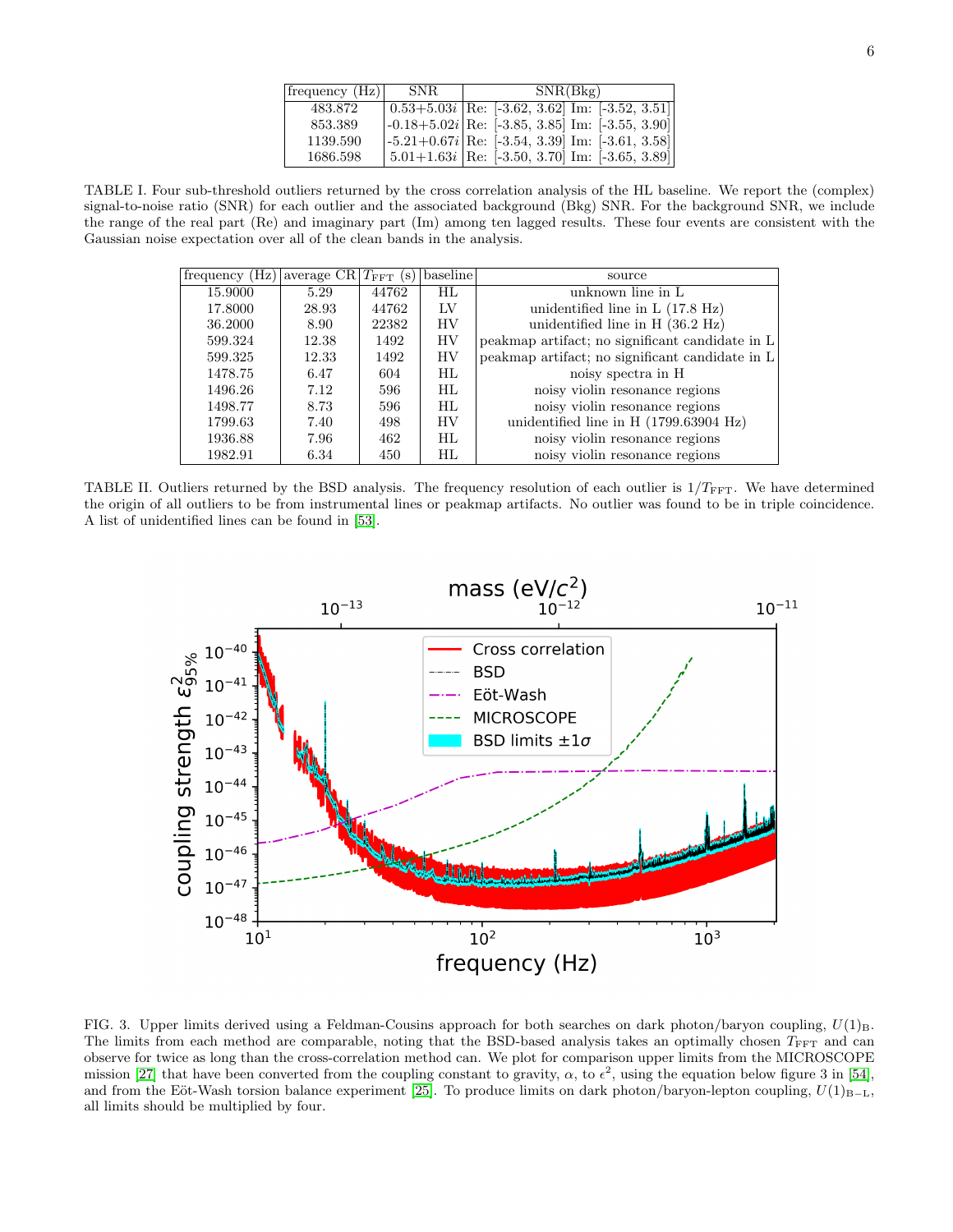#### ACKNOWLEDGMENTS

This material is based upon work supported by NSF's LIGO Laboratory which is a major facility fully funded by the National Science Foundation. The authors also gratefully acknowledge the support of the Science and Technology Facilities Council (STFC) of the United Kingdom, the Max-Planck-Society (MPS), and the State of Niedersachsen/Germany for support of the construction of Advanced LIGO and construction and operation of the GEO600 detector. Additional support for Advanced LIGO was provided by the Australian Research Council. The authors gratefully acknowledge the Italian Istituto Nazionale di Fisica Nucleare (INFN), the French Centre National de la Recherche Scientifique (CNRS) and the Netherlands Organization for Scientific Research, for the construction and operation of the Virgo detector and the creation and support of the EGO consortium. The authors also gratefully acknowledge research support from these agencies as well as by the Council of Scientific and Industrial Research of India, the Department of Science and Technology, India, the Science & Engineering Research Board (SERB), India, the Ministry of Human Resource Development, India, the Spanish Agencia Estatal de Investigación, the Vicepresidència i Conselleria d'Innovació, Recerca i Turisme and the Conselleria d'Educació i Universitat del Govern de les Illes Balears, the Conselleria d'Innovació, Universitats, Ciència i Societat Digital de la Generalitat Valenciana and the CERCA Programme Generalitat de Catalunya, Spain, the National Science Centre of Poland and the Foundation for Polish Science (FNP), the Swiss National Science Foundation (SNSF), the Russian Foundation for Basic Research, the Russian Science Foundation, the European Commission, the European Regional Development Funds (ERDF), the Royal Society, the Scottish Funding Council, the Scottish Universities Physics Alliance, the Hungarian Scientific Research Fund (OTKA),

7

the French Lyon Institute of Origins (LIO), the Belgian Fonds de la Recherche Scientifique (FRS-FNRS), Actions de Recherche Concertées (ARC) and Fonds Wetenschappelijk Onderzoek – Vlaanderen (FWO), Belgium, the Paris Ile-de-France Region, the National Research, Development and Innovation Office Hungary (NKFIH), the National Research Foundation of Korea, the Natural Science and Engineering Research Council Canada, Canadian Foundation for Innovation (CFI), the Brazilian Ministry of Science, Technology, and Innovations, the International Center for Theoretical Physics South American Institute for Fundamental Research (ICTP-SAIFR), the Research Grants Council of Hong Kong, the National Natural Science Foundation of China (NSFC), the Leverhulme Trust, the Research Corporation, the Ministry of Science and Technology (MOST), Taiwan, the United States Department of Energy, and the Kavli Foundation. The authors gratefully acknowledge the support of the NSF, STFC, INFN and CNRS for provision of computational resources.

This work was supported by MEXT, JSPS Leadingedge Research Infrastructure Program, JSPS Grant-in-Aid for Specially Promoted Research 26000005, JSPS Grant-in-Aid for Scientific Research on Innovative Areas 2905: JP17H06358, JP17H06361 and JP17H06364, JSPS Core-to-Core Program A. Advanced Research Networks, JSPS Grant-in-Aid for Scientific Research (S) 17H06133, the joint research program of the Institute for Cosmic Ray Research, University of Tokyo, National Research Foundation (NRF) and Computing Infrastructure Project of KISTI-GSDC in Korea, Academia Sinica (AS), AS Grid Center (ASGC) and the Ministry of Science and Technology (MoST) in Taiwan under grants including AS-CDA-105-M06, Advanced Technology Center (ATC) of NAOJ, and Mechanical Engineering Center of KEK.

We would like to thank all of the essential workers who put their health at risk during the COVID-19 pandemic, without whom we would not have been able to complete this work.

- <span id="page-6-0"></span>[1] G. Bertone and D. Hooper, [Rev. Mod. Phys.](http://dx.doi.org/10.1103/RevModPhys.90.045002) 90, 045002 [\(2018\),](http://dx.doi.org/10.1103/RevModPhys.90.045002) [arXiv:1605.04909 \[astro-ph.CO\].](http://arxiv.org/abs/1605.04909)
- <span id="page-6-1"></span>[2] L. Hui, J. P. Ostriker, S. Tremaine, and E. Witten, Phys. Rev. D 95[, 043541 \(2017\),](http://dx.doi.org/10.1103/PhysRevD.95.043541) [arXiv:1610.08297 \[astro](http://arxiv.org/abs/1610.08297)[ph.CO\].](http://arxiv.org/abs/1610.08297)
- <span id="page-6-2"></span>[3] S. Bird, I. Cholis, J. B. Muñoz, Y. Ali-Haïmoud, M. Kamionkowski, E. D. Kovetz, A. Raccanelli, and A. G. Riess, [Phys. Rev. Lett.](http://dx.doi.org/ 10.1103/PhysRevLett.116.201301) 116, 201301 (2016).
- [4] S. Clesse and J. García-Bellido, Physics of the Dark Universe 22, 137 (2018).
- <span id="page-6-3"></span>[5] A. L. Miller, S. Clesse, F. De Lillo, G. Bruno, A. Depasse, and A. Tanasijczuk, (2020), [arXiv:2012.12983](http://arxiv.org/abs/2012.12983) [\[astro-ph.HE\].](http://arxiv.org/abs/2012.12983)
- <span id="page-6-4"></span>[6] R. Brito, V. Cardoso, and P. Pani, [Lect. Notes Phys.](http://dx.doi.org/10.1007/978-3-319-19000-6) 906[, pp.1 \(2015\),](http://dx.doi.org/10.1007/978-3-319-19000-6) [arXiv:1501.06570 \[gr-qc\].](http://arxiv.org/abs/1501.06570)
- <span id="page-6-5"></span>[7] G. Bertone, D. Croon, M. A. Amin, K. K. Boddy, B. J. Kavanagh, K. J. Mack, P. Natarajan, T. Opferkuch, K. Schutz, V. Takhistov, et al., arXiv preprint arXiv:1907.10610 (2019).
- <span id="page-6-6"></span>[8] H. Grote and Y. Stadnik, Physical Review Research 1, 033187 (2019).
- <span id="page-6-7"></span>[9] R. D. Peccei and H. R. Quinn, [Phys. Rev. Lett.](http://dx.doi.org/10.1103/PhysRevLett.38.1440) 38, 1440 [\(1977\).](http://dx.doi.org/10.1103/PhysRevLett.38.1440)
- <span id="page-6-8"></span>[10] K. Nagano, T. Fujita, Y. Michimura, and I. Obata, Physical Review Letters 123, 111301 (2019).
- <span id="page-6-9"></span>[11] A. Pierce, Z. Zhang, Y. Zhao, et al., Physical Review D 99, 075002 (2019).
- <span id="page-6-10"></span>[12] A. E. Nelson and J. Scholtz, Physical Review D 84, 103501 (2011).
- [13] P. Arias, D. Cadamuro, M. Goodsell, J. Jaeckel, J. Re-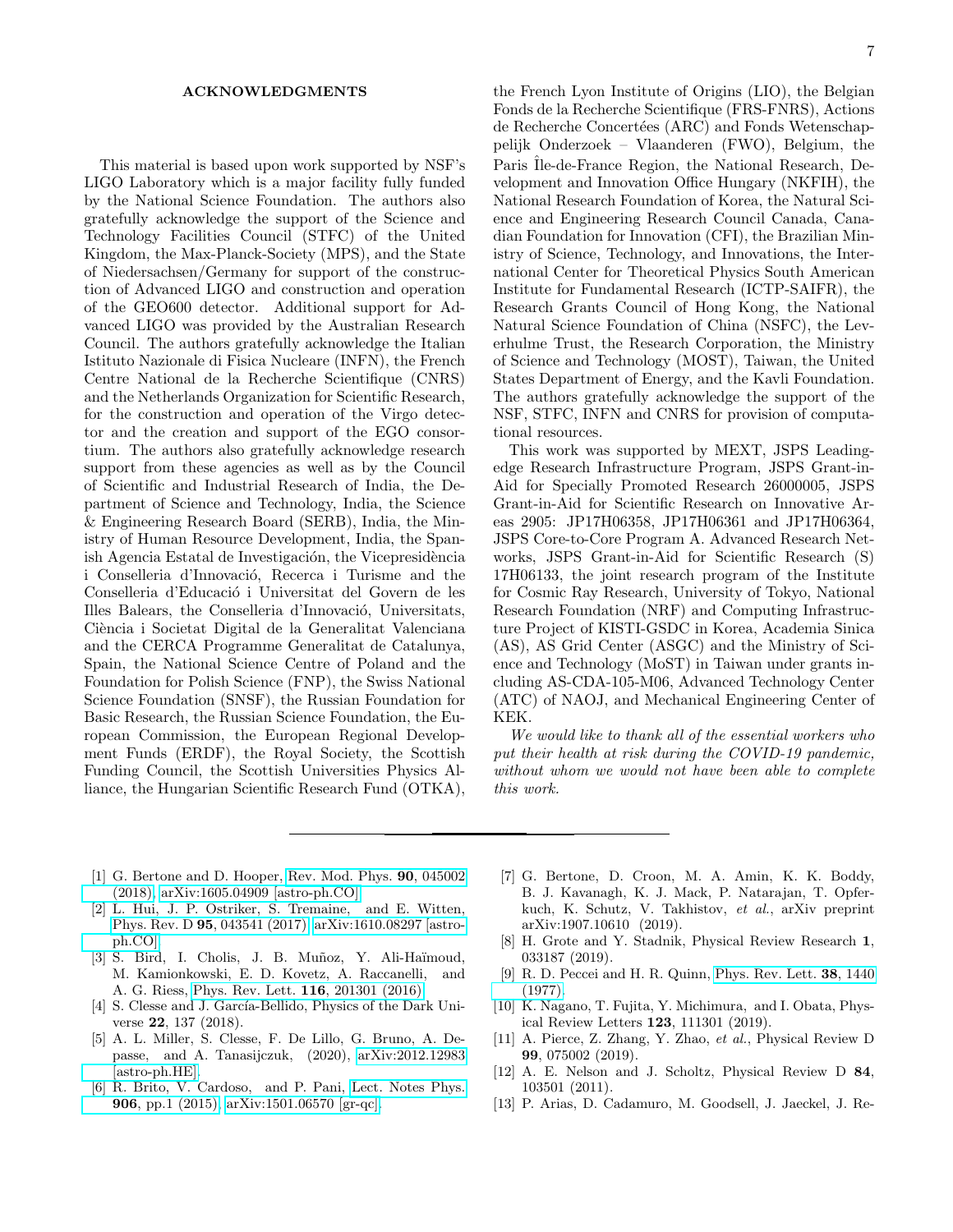dondo, and A. Ringwald, Journal of Cosmology and Astroparticle Physics 2012, 013 (2012).

- <span id="page-7-0"></span>[14] P. W. Graham, J. Mardon, and S. Rajendran, Physical Review D 93, 103520 (2016).
- <span id="page-7-1"></span>[15] P. Agrawal, N. Kitajima, M. Reece, T. Sekiguchi, and F. Takahashi, Physics Letters B 801, 135136 (2020).
- [16] M. Bastero-Gil, J. Santiago, L. Ubaldi, and R. Vega-Morales, Journal of Cosmology and Astroparticle Physics 2019, 015 (2019).
- <span id="page-7-2"></span>[17] J. A. Dror, K. Harigaya, and V. Narayan, Physical Review D 99, 035036 (2019).
- <span id="page-7-3"></span>[18] A. J. Long and L.-T. Wang, Physical Review D 99, 063529 (2019).
- <span id="page-7-4"></span>[19] A. Pierce, K. Riles, and Y. Zhao, [Phys. Rev. Lett.](http://dx.doi.org/10.1103/PhysRevLett.121.061102) 121, [061102 \(2018\).](http://dx.doi.org/10.1103/PhysRevLett.121.061102)
- <span id="page-7-5"></span>[20] H.-K. Guo, K. Riles, F.-W. Yang, and Y. Zhao, Communications Physics 2, 1 (2019).
- <span id="page-7-6"></span>[21] K. L. Dooley et al., [Class. Quant. Grav.](http://dx.doi.org/10.1088/0264-9381/33/7/075009) 33, 075009 [\(2016\),](http://dx.doi.org/10.1088/0264-9381/33/7/075009) [arXiv:1510.00317 \[physics.ins-det\].](http://arxiv.org/abs/1510.00317)
- <span id="page-7-7"></span>[22] S. M. Vermeulen et al., (2021), [arXiv:2103.03783 \[gr-qc\].](http://arxiv.org/abs/2103.03783)
- <span id="page-7-8"></span>[23] J. M. Armaleo, D. L. Nacir, and F. R. Urban, [JCAP](http://dx.doi.org/10.1088/1475-7516/2021/04/053) 04, [053 \(2021\),](http://dx.doi.org/10.1088/1475-7516/2021/04/053) [arXiv:2012.13997 \[astro-ph.CO\].](http://arxiv.org/abs/2012.13997)
- <span id="page-7-9"></span>[24] Y. Su, B. R. Heckel, E. G. Adelberger, J. H. Gundlach, M. Harris, G. L. Smith, and H. E. Swanson, [Phys. Rev.](http://dx.doi.org/ 10.1103/PhysRevD.50.3614) D 50[, 3614 \(1994\).](http://dx.doi.org/ 10.1103/PhysRevD.50.3614)
- <span id="page-7-10"></span>[25] S. Schlamminger, K. Y. Choi, T. A. Wagner, J. H. Gundlach, and E. G. Adelberger, [Phys. Rev. Lett.](http://dx.doi.org/10.1103/PhysRevLett.100.041101) 100, 041101 [\(2008\),](http://dx.doi.org/10.1103/PhysRevLett.100.041101) [arXiv:0712.0607 \[gr-qc\].](http://arxiv.org/abs/0712.0607)
- <span id="page-7-11"></span>[26] P. Touboul, G. Metris, V. Lebat, and A. Robert, [Class.](http://dx.doi.org/ 10.1088/0264-9381/29/18/184010) Quant. Grav. 29[, 184010 \(2012\).](http://dx.doi.org/ 10.1088/0264-9381/29/18/184010)
- <span id="page-7-12"></span>[27] J. Bergé, P. Brax, G. Métris, M. Pernot-Borràs, P. Touboul, and J.-P. Uzan, [Phys. Rev. Lett.](http://dx.doi.org/ 10.1103/PhysRevLett.120.141101) 120, [141101 \(2018\),](http://dx.doi.org/ 10.1103/PhysRevLett.120.141101) [arXiv:1712.00483 \[gr-qc\].](http://arxiv.org/abs/1712.00483)
- <span id="page-7-13"></span>[28] N. Du et al. (ADMX), [Phys. Rev. Lett.](http://dx.doi.org/ 10.1103/PhysRevLett.120.151301) **120**, 151301 [\(2018\),](http://dx.doi.org/ 10.1103/PhysRevLett.120.151301) [arXiv:1804.05750 \[hep-ex\].](http://arxiv.org/abs/1804.05750)
- <span id="page-7-14"></span>[29] M. D. Ortiz et al., (2020), [arXiv:2009.14294](http://arxiv.org/abs/2009.14294) [\[physics.optics\].](http://arxiv.org/abs/2009.14294)
- <span id="page-7-15"></span>[30] C. Palomba, S. D'Antonio, P. Astone, S. Frasca, G. Intini, I. La Rosa, P. Leaci, S. Mastrogiovanni, A. L. Miller, F. Muciaccia, et al., Physical Review Letters 123, 171101 (2019).
- [31] L. Sun, R. Brito, and M. Isi, [Phys. Rev. D](http://dx.doi.org/ 10.1103/PhysRevD.101.063020) 101, 063020 [\(2020\),](http://dx.doi.org/ 10.1103/PhysRevD.101.063020) [Erratum: Phys.Rev.D 102, 089902 (2020)], [arXiv:1909.11267 \[gr-qc\].](http://arxiv.org/abs/1909.11267)
- [32] M. Isi, L. Sun, R. Brito, and A. Melatos, Physical Review D 99, 084042 (2019).
- <span id="page-7-16"></span>[33] S. D'Antonio, C. Palomba, P. Astone, S. Frasca, G. Intini, I. La Rosa, P. Leaci, S. Mastrogiovanni, A. Miller, F. Muciaccia, et al., Physical Review D 98, 103017 (2018).
- <span id="page-7-17"></span>[34] J. C. Bustillo, N. Sanchis-Gual, A. Torres-Forné, J. A. Font, A. Vajpeyi, R. Smith, C. Herdeiro, E. Radu, and S. H. W. Leong, [Phys. Rev. Lett.](http://dx.doi.org/ 10.1103/PhysRevLett.126.081101) 126, 081101 (2021), [arXiv:2009.05376 \[gr-qc\].](http://arxiv.org/abs/2009.05376)
- <span id="page-7-18"></span>[35] O. Piccinni, P. Astone, S. D'Antonio, S. Frasca, G. Intini, P. Leaci, S. Mastrogiovanni, A. Miller, C. Palomba, and A. Singhal, Classical and Quantum Gravity 36, 015008 (2018).
- <span id="page-7-19"></span>[36] A. L. Miller et al., Phys. Rev. D 103[, 103002 \(2021\),](http://dx.doi.org/10.1103/PhysRevD.103.103002) [arXiv:2010.01925 \[astro-ph.IM\].](http://arxiv.org/abs/2010.01925)
- <span id="page-7-20"></span>[37] S. Morisaki, T. Fujita, Y. Michimura, H. Nakatsuka, and I. Obata, Phys. Rev. D 103[, L051702 \(2021\),](http://dx.doi.org/ 10.1103/PhysRevD.103.L051702) [arXiv:2011.03589 \[hep-ph\].](http://arxiv.org/abs/2011.03589)
- <span id="page-7-21"></span>[38] D. Carney, A. Hook, Z. Liu, J. M. Taylor, and Y. Zhao,

arXiv preprint arXiv:1908.04797 (2019).

- <span id="page-7-22"></span>[39] M. C. Smith, G. R. Ruchti, A. Helmi, R. F. Wyse, J. P. Fulbright, K. C. Freeman, J. F. Navarro, G. M. Seabroke, M. Steinmetz, M. Williams, et al., Monthly Notices of the Royal Astronomical Society 379, 755 (2007).
- <span id="page-7-23"></span>[40] J. D. Romano and N. J. Cornish, [Living Rev. Rel.](http://dx.doi.org/10.1007/s41114-017-0004-1) 20, 2 [\(2017\),](http://dx.doi.org/10.1007/s41114-017-0004-1) [arXiv:1608.06889 \[gr-qc\].](http://arxiv.org/abs/1608.06889)
- <span id="page-7-32"></span>[41] R. Abbott et al. (LIGO Scientific, Virgo, KAGRA), (2021), [arXiv:2101.12130 \[gr-qc\].](http://arxiv.org/abs/2101.12130)
- <span id="page-7-24"></span>[42] R. Abbott et al. (LIGO Scientific, Virgo, KAGRA), (2021), [arXiv:2103.08520 \[gr-qc\].](http://arxiv.org/abs/2103.08520)
- <span id="page-7-25"></span>[43] P. Astone, A. Colla, S. D'Antonio, S. Frasca, and C. Palomba, Physical Review D 90, 042002 (2014).
- <span id="page-7-26"></span>[44] P. Astone, S. Frasca, and C. Palomba, [Classical and](http://stacks.iop.org/0264-9381/22/i=18/a=S34) [Quantum Gravity](http://stacks.iop.org/0264-9381/22/i=18/a=S34) 22, S1197 (2005).
- <span id="page-7-27"></span>[45] J. Aasi, B. P. Abbott, R. Abbott, T. Abbott, M. R. Abernathy, K. Ackley, C. Adams, T. Adams, P. Addesso, and et al., CQGra 32[, 074001 \(2015\),](http://dx.doi.org/10.1088/0264-9381/32/7/074001) [arXiv:1411.4547 \[gr-qc\].](http://arxiv.org/abs/1411.4547)
- <span id="page-7-28"></span>[46] F. Acernese, M. Agathos, K. Agatsuma, D. Aisa, N. Allemandou, A. Allocca, J. Amarni, P. Astone, G. Balestri, G. Ballardin, and et al., CQGra 32[, 024001 \(2015\),](http://dx.doi.org/10.1088/0264-9381/32/2/024001) [arXiv:1408.3978 \[gr-qc\].](http://arxiv.org/abs/1408.3978)
- <span id="page-7-29"></span>[47] L. Sun et al., [Class. Quant. Grav.](http://dx.doi.org/10.1088/1361-6382/abb14e) **37**, 225008 (2020), [arXiv:2005.02531 \[astro-ph.IM\].](http://arxiv.org/abs/2005.02531)
- <span id="page-7-30"></span>[48] <https://dcc.ligo.org/T2000384/>.
- <span id="page-7-31"></span>[49] <https://dcc.ligo.org/LIGO-P2000546/public>.
- <span id="page-7-33"></span>[50] <https://dcc.ligo.org/LIGO-T2100200-v1>.
- <span id="page-7-34"></span>[51] B. P. Abbott et al. (KAGRA, LIGO Scientific, Virgo), [Living Rev. Rel.](http://dx.doi.org/10.1007/s41114-020-00026-9) 23, 3 (2020).
- <span id="page-7-35"></span>[52] G. J. Feldman and R. D. Cousins, [Phys. Rev. D](http://dx.doi.org/10.1103/PhysRevD.57.3873) 57, 3873 [\(1998\),](http://dx.doi.org/10.1103/PhysRevD.57.3873) [arXiv:physics/9711021.](http://arxiv.org/abs/physics/9711021)
- <span id="page-7-41"></span>[53] <https://dcc.ligo.org/LIGO-T2100201-v1>.
- <span id="page-7-42"></span>[54] Y. Michimura, T. Fujita, S. Morisaki, H. Nakatsuka, and I. Obata, Phys. Rev. D 102[, 102001 \(2020\),](http://dx.doi.org/ 10.1103/PhysRevD.102.102001) [arXiv:2008.02482 \[hep-ph\].](http://arxiv.org/abs/2008.02482)
- <span id="page-7-36"></span>[55] D. Reitze, R. X. Adhikari, S. Ballmer, B. Barish, L. Barsotti, G. Billingsley, D. A. Brown, Y. Chen, D. Coyne, R. Eisenstein, et al., arXiv preprint arXiv:1907.04833 (2019).
- <span id="page-7-37"></span>[56] M. Punturo, M. Abernathy, F. Acernese, B. Allen, N. Andersson, K. Arun, F. Barone, B. Barr, M. Barsuglia, M. Beker, et al., Classical and Quantum Gravity 27, 194002 (2010).
- <span id="page-7-38"></span>[57] S. Kawamura et al., (2020), [arXiv:2006.13545 \[gr-qc\].](http://arxiv.org/abs/2006.13545)
- <span id="page-7-39"></span>[58] S. Babak, J. Gair, A. Sesana, E. Barausse, C. F. Sopuerta, C. P. L. Berry, E. Berti, P. Amaro-Seoane, A. Petiteau, and A. Klein, Phys. Rev. D 95[, 103012 \(2017\),](http://dx.doi.org/10.1103/PhysRevD.95.103012) [arXiv:1703.09722 \[gr-qc\].](http://arxiv.org/abs/1703.09722)
- <span id="page-7-40"></span>[59] J. Luo et al. (TianQin), [Class. Quant. Grav.](http://dx.doi.org/ 10.1088/0264-9381/33/3/035010) **33**, 035010 [\(2016\),](http://dx.doi.org/ 10.1088/0264-9381/33/3/035010) [arXiv:1512.02076 \[astro-ph.IM\].](http://arxiv.org/abs/1512.02076)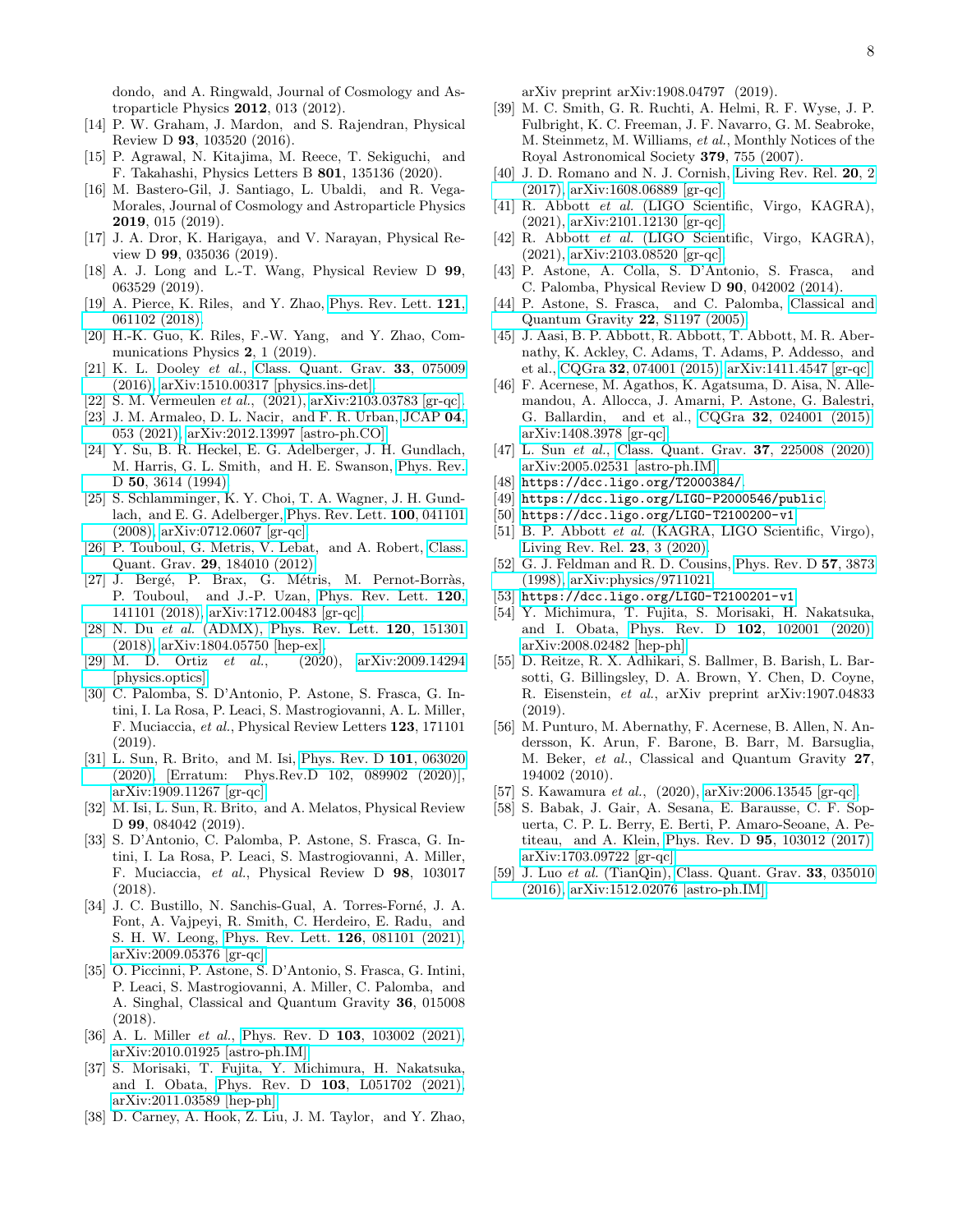# The LIGO Scientific Collaboration, Virgo Collaboration, and KAGRA Collaboration

R. Abbott,<sup>1</sup> T. D. Abbott,<sup>2</sup> F. Acernese,<sup>3,4</sup> K. Ackley,<sup>5</sup> C. Adams,<sup>6</sup> N. Adhikari,<sup>7</sup> R. X. Adhikari,<sup>1</sup> V. B. Adya,<sup>8</sup> C. Affeldt,<sup>9, 10</sup> D. Agarwal,<sup>11</sup> M. Agathos,<sup>12, 13</sup> K. Agatsuma,<sup>14</sup> N. Aggarwal,<sup>15</sup> O. D. Aguiar,<sup>16</sup> L. Aiello,<sup>17</sup> A. Ain,<sup>18</sup> P. Ajith,<sup>19</sup> T. Akutsu,<sup>20, 21</sup> S. Albanesi,<sup>22</sup> A. Allocca,<sup>23,4</sup> P. A. Altin,<sup>8</sup> A. Amato,<sup>24</sup> C. Anand,<sup>5</sup> S. Anand,<sup>1</sup> A. Ananyeva,<sup>1</sup> S. B. Anderson,<sup>1</sup> W. G. Anderson,<sup>7</sup> M. Ando,<sup>25, 26</sup> T. Andrade,<sup>27</sup> N. Andres,<sup>28</sup> T. Andrić,<sup>29</sup> S. V. Angelova,<sup>30</sup> S. Ansoldi,<sup>31, 32</sup> J. M. Antelis,<sup>33</sup> S. Antier,<sup>34</sup> S. Appert,<sup>1</sup> Koji Arai,<sup>1</sup> Koya Arai,<sup>35</sup> Y. Arai,<sup>35</sup> S. Araki,<sup>36</sup> A. Araya,<sup>37</sup> M. C. Araya,<sup>1</sup> J. S. Areeda,<sup>38</sup> M. Arène,<sup>34</sup> N. Aritomi,<sup>25</sup> N. Arnaud,<sup>39, 40</sup> S. M. Aronson,<sup>2</sup> K. G. Arun,<sup>41</sup> H. Asada,<sup>42</sup> Y. Asali,<sup>43</sup> G. Ashton,<sup>5</sup> Y. Aso,<sup>44,45</sup> M. Assiduo,<sup>46,47</sup> S. M. Aston,<sup>6</sup> P. Astone,<sup>48</sup> F. Aubin,<sup>28</sup> C. Austin,<sup>2</sup> S. Babak,<sup>34</sup> F. Badaracco,<sup>49</sup> M. K. M. Bader,<sup>50</sup> C. Badger,<sup>51</sup> S. Bae,<sup>52</sup> Y. Bae,<sup>53</sup> A. M. Baer,<sup>54</sup> S. Bagnasco,<sup>22</sup> Y. Bai,<sup>1</sup> L. Baiotti,<sup>55</sup> J. Baird,<sup>34</sup> R. Bajpai,<sup>56</sup> M. Ball,<sup>57</sup> G. Ballardin,<sup>40</sup> S. W. Ballmer,<sup>58</sup> A. Balsamo,<sup>54</sup> G. Baltus,<sup>59</sup> S. Banagiri,<sup>60</sup> D. Bankar,<sup>11</sup> J. C. Barayoga,<sup>1</sup> C. Barbieri,<sup>61, 62, 63</sup> B. C. Barish,<sup>1</sup> D. Barker,<sup>64</sup> P. Barneo,<sup>27</sup> F. Barone,<sup>65, 4</sup> B. Barr,<sup>66</sup> L. Barsotti,<sup>67</sup> M. Barsuglia,<sup>34</sup> D. Barta,<sup>68</sup> J. Bartlett,<sup>64</sup> M. A. Barton,<sup>66, 20</sup> I. Bartos,<sup>69</sup> R. Bassiri,<sup>70</sup> A. Basti,<sup>71, 18</sup> M. Bawaj,<sup>72, 73</sup> J. C. Bayley,<sup>66</sup> A. C. Baylor,<sup>7</sup> M. Bazzan,<sup>74, 75</sup> B. Bécsy,<sup>76</sup> V. M. Bedakihale,<sup>77</sup> M. Bejger,<sup>78</sup> I. Belahcene,<sup>39</sup> V. Benedetto,<sup>79</sup> D. Beniwal,<sup>80</sup> T. F. Bennett,<sup>81</sup> J. D. Bentley,<sup>14</sup> M. BenYaala,<sup>30</sup> F. Bergamin,<sup>9,10</sup> B. K. Berger,<sup>70</sup> S. Bernuzzi,<sup>13</sup> D. Bersanetti,<sup>82</sup> A. Bertolini,<sup>50</sup> J. Betzwieser,<sup>6</sup> D. Beveridge,<sup>83</sup> R. Bhandare,<sup>84</sup> U. Bhardwaj,<sup>85, 50</sup> D. Bhattacharjee,<sup>86</sup> S. Bhaumik,<sup>69</sup> I. A. Bilenko,<sup>87</sup> G. Billingsley,<sup>1</sup> S. Bini,<sup>88,89</sup> R. Birney,<sup>90</sup> O. Birnholtz,<sup>91</sup> S. Biscans,<sup>1, 67</sup> M. Bischi,<sup>46, 47</sup> S. Biscoveanu,<sup>67</sup> A. Bisht,<sup>9, 10</sup> B. Biswas,<sup>11</sup> M. Bitossi,<sup>40, 18</sup> M.-A. Bizouard,<sup>92</sup> J. K. Blackburn,<sup>1</sup> C. D. Blair,<sup>83, 6</sup> D. G. Blair,<sup>83</sup> R. M. Blair,<sup>64</sup> F. Bobba,<sup>93, 94</sup> N. Bode,<sup>9, 10</sup> M. Boer,<sup>92</sup> G. Bogaert, <sup>92</sup> M. Boldrini, <sup>95, 48</sup> L. D. Bonavena, <sup>74</sup> F. Bondu, <sup>96</sup> E. Bonilla, <sup>70</sup> R. Bonnand, <sup>28</sup> P. Booker, <sup>9, 10</sup> B. A. Boom,<sup>50</sup> R. Bork,<sup>1</sup> V. Boschi,<sup>18</sup> N. Bose,<sup>97</sup> S. Bose,<sup>11</sup> V. Bossilkov,<sup>83</sup> V. Boudart,<sup>59</sup> Y. Bouffanais,<sup>74,75</sup> A. Bozzi,<sup>40</sup> C. Bradaschia,<sup>18</sup> P. R. Brady,<sup>7</sup> A. Bramley,<sup>6</sup> A. Branch,<sup>6</sup> M. Branchesi,<sup>29, 98</sup> J. E. Brau,<sup>57</sup> M. Breschi,<sup>13</sup> T. Briant,<sup>99</sup> J. H. Briggs,<sup>66</sup> A. Brillet,<sup>92</sup> M. Brinkmann,<sup>9, 10</sup> P. Brockill,<sup>7</sup> A. F. Brooks,<sup>1</sup> J. Brooks,<sup>40</sup> D. D. Brown,<sup>80</sup> S. Brunett,<sup>1</sup> G. Bruno,<sup>49</sup> R. Bruntz,<sup>54</sup> J. Bryant,<sup>14</sup> T. Bulik,<sup>100</sup> H. J. Bulten,<sup>50</sup> A. Buonanno,<sup>101, 102</sup> R. Buscicchio,<sup>14</sup> D. Buskulic,<sup>28</sup> C. Buy,<sup>103</sup> R. L. Byer,<sup>70</sup> L. Cadonati,<sup>104</sup> G. Cagnoli,<sup>24</sup> C. Cahillane,<sup>64</sup> J. Calderón Bustillo,<sup>105, 106</sup> J. D. Callaghan,<sup>66</sup> T. A. Callister,<sup>107, 108</sup> E. Calloni,<sup>23, 4</sup> J. Cameron,<sup>83</sup> J. B. Camp,<sup>109</sup> M. Canepa,<sup>110,82</sup> S. Canevarolo,<sup>111</sup> M. Cannavacciuolo,<sup>93</sup> K. C. Cannon,<sup>112</sup> H. Cao,<sup>80</sup> Z. Cao,<sup>113</sup> E. Capocasa,<sup>20</sup> E. Capote,<sup>58</sup> G. Carapella, <sup>93, 94</sup> F. Carbognani, <sup>40</sup> J. B. Carlin, <sup>114</sup> M. F. Carney, <sup>15</sup> M. Carpinelli, <sup>115, 116, 40</sup> G. Carrillo, <sup>57</sup> G. Carullo,<sup>71, 18</sup> T. L. Carver,<sup>17</sup> J. Casanueva Diaz,<sup>40</sup> C. Casentini,<sup>117, 118</sup> G. Castaldi,<sup>119</sup> S. Caudill,<sup>50, 111</sup> M. Cavaglià,<sup>86</sup> F. Cavalier,<sup>39</sup> R. Cavalieri,<sup>40</sup> M. Ceasar,<sup>120</sup> G. Cella,<sup>18</sup> P. Cerdá-Durán,<sup>121</sup> E. Cesarini,<sup>118</sup> W. Chaibi,<sup>92</sup> K. Chakravarti,<sup>11</sup> S. Chalathadka Subrahmanya,<sup>122</sup> E. Champion,<sup>123</sup> C.-H. Chan,<sup>124</sup> C. Chan,<sup>112</sup> C. L. Chan,<sup>106</sup> K. Chan,<sup>106</sup> M. Chan,<sup>125</sup> K. Chandra,<sup>97</sup> P. Chanial,<sup>40</sup> S. Chao,<sup>124</sup> P. Charlton,<sup>126</sup> E. A. Chase,<sup>15</sup> E. Chassande-Mottin,<sup>34</sup> C. Chatterjee,<sup>83</sup> Debarati Chatterjee,<sup>11</sup> Deep Chatterjee,<sup>7</sup> M. Chaturvedi,<sup>84</sup> S. Chaty,<sup>34</sup> C. Chen,<sup>127, 128</sup> H. Y. Chen,<sup>67</sup> J. Chen,<sup>124</sup> K. Chen,<sup>129</sup> X. Chen,<sup>83</sup> Y.-B. Chen,<sup>130</sup> Y.-R. Chen,<sup>131</sup> Z. Chen,<sup>17</sup> H. Cheng,<sup>69</sup> C. K. Cheong,<sup>106</sup> H. Y. Cheung,<sup>106</sup> H. Y. Chia,<sup>69</sup> F. Chiadini,<sup>132,94</sup> C-Y. Chiang,<sup>133</sup> G. Chiarini,<sup>75</sup> R. Chierici,<sup>134</sup> A. Chincarini,<sup>82</sup> M. L. Chiofalo,<sup>71, 18</sup> A. Chiummo,<sup>40</sup> G. Cho,<sup>135</sup> H. S. Cho,<sup>136</sup> R. K. Choudhary,  $83$  S. Choudhary,  $11$  N. Christensen,  $92$  H. Chu,  $129$  Q. Chu,  $83$  Y-K. Chu,  $133$  S. Chua,  $8$ K. W. Chung,<sup>51</sup> G. Ciani,<sup>74, 75</sup> P. Ciecielag,<sup>78</sup> M. Cieślar,<sup>78</sup> M. Cifaldi,<sup>117, 118</sup> A. A. Ciobanu,<sup>80</sup> R. Ciolfi,<sup>137, 75</sup> F. Cipriano, <sup>92</sup> A. Cirone, <sup>110, 82</sup> F. Clara, <sup>64</sup> E. N. Clark, <sup>138</sup> J. A. Clark, <sup>1, 104</sup> L. Clarke, <sup>139</sup> P. Clearwater, <sup>140</sup> S. Clesse,<sup>141</sup> F. Cleva,<sup>92</sup> E. Coccia,<sup>29,98</sup> E. Codazzo,<sup>29</sup> P.-F. Cohadon,<sup>99</sup> D. E. Cohen,<sup>39</sup> L. Cohen,<sup>2</sup> M. Colleoni,<sup>142</sup> C. G. Collette,<sup>143</sup> A. Colombo,<sup>61</sup> M. Colpi,<sup>61,62</sup> C. M. Compton,<sup>64</sup> M. Constancio Jr.,<sup>16</sup> L. Conti,<sup>75</sup> S. J. Cooper,<sup>14</sup> P. Corban,<sup>6</sup> T. R. Corbitt,<sup>2</sup> I. Cordero-Carrión,<sup>144</sup> S. Corezzi,<sup>73,72</sup> K. R. Corley,<sup>43</sup> N. Cornish,<sup>76</sup> D. Corre,<sup>39</sup> A. Corsi,<sup>145</sup> S. Cortese,<sup>40</sup> C. A. Costa,<sup>16</sup> R. Cotesta,<sup>102</sup> M. W. Coughlin,<sup>60</sup> J.-P. Coulon,<sup>92</sup> S. T. Countryman,<sup>43</sup> B. Cousins,<sup>146</sup> P. Couvares,<sup>1</sup> D. M. Coward,<sup>83</sup> M. J. Cowart,<sup>6</sup> D. C. Coyne,<sup>1</sup> R. Coyne,<sup>147</sup> J. D. E. Creighton,<sup>7</sup> T. D. Creighton,<sup>148</sup> A. W. Criswell,<sup>60</sup> M. Croquette,<sup>99</sup> S. G. Crowder,<sup>149</sup> J. R. Cudell,<sup>59</sup> T. J. Cullen,<sup>2</sup> A. Cumming,<sup>66</sup> R. Cummings,<sup>66</sup> L. Cunningham,<sup>66</sup> E. Cuoco,<sup>40, 150, 18</sup> M. Curylo,<sup>100</sup> P. Dabadie,<sup>24</sup> T. Dal Canton,<sup>39</sup> S. Dall'Osso,<sup>29</sup> G. Dálya,<sup>151</sup> A. Dana,<sup>70</sup> L. M. DaneshgaranBajastani,<sup>81</sup> B. D'Angelo,<sup>110,82</sup> S. Danilishin,<sup>152, 50</sup> S. D'Antonio,<sup>118</sup> K. Danzmann,<sup>9, 10</sup> C. Darsow-Fromm,<sup>122</sup> A. Dasgupta,<sup>77</sup> L. E. H. Datrier,<sup>66</sup> S. Datta,<sup>11</sup> V. Dattilo,<sup>40</sup> I. Dave,<sup>84</sup> M. Davier,<sup>39</sup> G. S. Davies,<sup>153</sup> D. Davis,<sup>1</sup> M. C. Davis,<sup>120</sup> E. J. Daw,<sup>154</sup> R. Dean,<sup>120</sup> D. DeBra,<sup>70</sup> M. Deenadayalan,<sup>11</sup> J. Degallaix,<sup>155</sup> M. De Laurentis,<sup>23, 4</sup> S. Deléglise,<sup>99</sup> V. Del Favero,<sup>123</sup> F. De Lillo,<sup>49</sup> N. De Lillo,<sup>66</sup> W. Del Pozzo,<sup>71, 18</sup> L. M. DeMarchi,<sup>15</sup> F. De Matteis,<sup>117, 118</sup> V. D'Emilio,<sup>17</sup> N. Demos,<sup>67</sup> T. Dent,<sup>105</sup> A. Depasse,<sup>49</sup> R. De Pietri,<sup>156, 157</sup> R. De Rosa,<sup>23, 4</sup> C. De Rossi,<sup>40</sup> R. DeSalvo,<sup>119</sup> R. De Simone,<sup>132</sup> S. Dhurandhar,<sup>11</sup> M. C. Díaz,<sup>148</sup> M. Diaz-Ortiz Jr.,<sup>69</sup> N. A. Didio,<sup>58</sup> T. Dietrich,<sup>102,50</sup> L. Di Fiore,<sup>4</sup> C. Di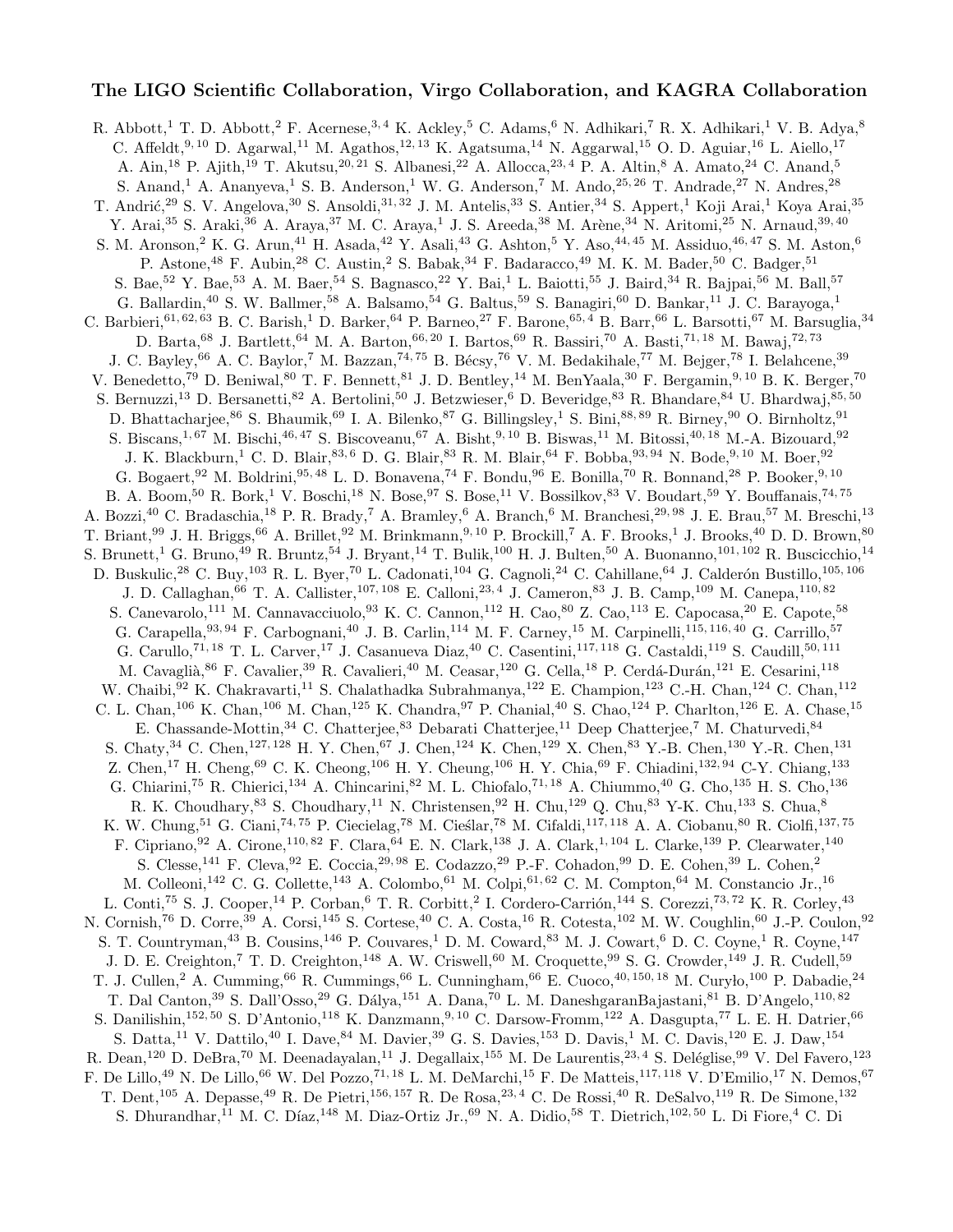Fronzo,<sup>14</sup> C. Di Giorgio,<sup>93, 94</sup> F. Di Giovanni,<sup>121</sup> M. Di Giovanni,<sup>29</sup> T. Di Girolamo,<sup>23, 4</sup> A. Di Lieto,<sup>71, 18</sup> B. Ding,<sup>143</sup> S. Di Pace,<sup>95, 48</sup> I. Di Palma,<sup>95, 48</sup> F. Di Renzo,<sup>71, 18</sup> A. K. Divakarla,<sup>69</sup> A. Dmitriev,<sup>14</sup> Z. Doctor,<sup>57</sup> L. D'Onofrio,  $^{23,4}$  F. Donovan,  $^{67}$  K. L. Dooley,  $^{17}$  S. Doravari,  $^{11}$  I. Dorrington,  $^{17}$  M. Drago,  $^{95,48}$  J. C. Driggers,  $^{64}$ Y. Drori,<sup>1</sup> J.-G. Ducoin,<sup>39</sup> P. Dupej,<sup>66</sup> O. Durante,<sup>93, 94</sup> D. D'Urso,<sup>115, 116</sup> P.-A. Duverne,<sup>39</sup> S. E. Dwyer,<sup>64</sup> C. Eassa,  $64$  P. J. Easter,<sup>5</sup> M. Ebersold,<sup>158</sup> T. Eckhardt,<sup>122</sup> G. Eddolls,<sup>66</sup> B. Edelman,<sup>57</sup> T. B. Edo,<sup>1</sup> O. Edy,<sup>153</sup> A. Effler, <sup>6</sup> S. Eguchi,<sup>125</sup> J. Eichholz, <sup>8</sup> S. S. Eikenberry, <sup>69</sup> M. Eisenmann, <sup>28</sup> R. A. Eisenstein, <sup>67</sup> A. Ejlli, <sup>17</sup> E. Engelby,<sup>38</sup> Y. Enomoto,<sup>25</sup> L. Errico,<sup>23, 4</sup> R. C. Essick,<sup>159</sup> H. Estellés,<sup>142</sup> D. Estevez,<sup>160</sup> Z. Etienne,<sup>161</sup> T. Etzel,<sup>1</sup> M. Evans,<sup>67</sup> T. M. Evans,<sup>6</sup> B. E. Ewing,<sup>146</sup> V. Fafone,<sup>117, 118, 29</sup> H. Fair,<sup>58</sup> S. Fairhurst,<sup>17</sup> A. M. Farah,<sup>159</sup> S. Farinon,<sup>82</sup> B. Farr,<sup>57</sup> W. M. Farr,<sup>107, 108</sup> N. W. Farrow,<sup>5</sup> E. J. Fauchon-Jones,<sup>17</sup> G. Favaro,<sup>74</sup> M. Favata,<sup>162</sup> M. Fays,<sup>59</sup> M. Fazio,<sup>163</sup> J. Feicht,<sup>1</sup> M. M. Fejer,<sup>70</sup> E. Fenyvesi,<sup>68, 164</sup> D. L. Ferguson,<sup>165</sup> A. Fernandez-Galiana,<sup>67</sup> I. Ferrante,<sup>71, 18</sup> T. A. Ferreira,<sup>16</sup> F. Fidecaro,<sup>71, 18</sup> P. Figura,<sup>100</sup> I. Fiori,<sup>40</sup> M. Fishbach,<sup>15</sup> R. P. Fisher,<sup>54</sup> R. Fittipaldi,<sup>166, 94</sup> V. Fiumara,<sup>167, 94</sup> R. Flaminio,<sup>28, 20</sup> E. Floden,<sup>60</sup> H. Fong,<sup>112</sup> J. A. Font,<sup>121, 168</sup> B. Fornal,<sup>169</sup> P. W. F. Forsyth,<sup>8</sup> A. Franke,<sup>122</sup> S. Frasca,<sup>95, 48</sup> F. Frasconi,<sup>18</sup> C. Frederick,<sup>170</sup> J. P. Freed,<sup>33</sup> Z. Frei,<sup>151</sup> A. Freise,<sup>171</sup> R. Frey,<sup>57</sup> P. Fritschel,<sup>67</sup> V. V. Frolov,<sup>6</sup> G. G. Fronzé,<sup>22</sup> Y. Fujii,<sup>172</sup> Y. Fujikawa,<sup>173</sup> M. Fukunaga,<sup>35</sup> M. Fukushima,<sup>21</sup> P. Fulda,<sup>69</sup> M. Fyffe,<sup>6</sup> H. A. Gabbard,<sup>66</sup> B. U. Gadre,<sup>102</sup> J. R. Gair,<sup>102</sup> J. Gais,<sup>106</sup> S. Galaudage,<sup>5</sup> R. Gamba,<sup>13</sup> D. Ganapathy,<sup>67</sup> A. Ganguly,<sup>19</sup> D. Gao,<sup>174</sup> S. G. Gaonkar,<sup>11</sup> B. Garaventa,<sup>82, 110</sup> C. García-Núñez,<sup>90</sup> C. García-Quirós,  $^{142}$  F. Garufi,  $^{23, 4}$  B. Gateley,  $^{64}$  S. Gaudio,  $^{33}$  V. Gayathri,  $^{69}$  G.-G. Ge,  $^{174}$  G. Gemme,  $^{82}$ A. Gennai,<sup>18</sup> J. George,<sup>84</sup> O. Gerberding,<sup>122</sup> L. Gergely,<sup>175</sup> P. Gewecke,<sup>122</sup> S. Ghonge,<sup>104</sup> Abhirup Ghosh,<sup>102</sup> Archisman Ghosh,<sup>176</sup> Shaon Ghosh,<sup>7, 162</sup> Shrobana Ghosh,<sup>17</sup> B. Giacomazzo,<sup>61, 62, 63</sup> L. Giacoppo,<sup>95, 48</sup> J. A. Giaime,<sup>2, 6</sup> K. D. Giardina,<sup>6</sup> D. R. Gibson,<sup>90</sup> C. Gier,<sup>30</sup> M. Giesler,<sup>177</sup> P. Giri,<sup>18,71</sup> F. Gissi,<sup>79</sup> J. Glanzer,<sup>2</sup> A. E. Gleckl,<sup>38</sup> P. Godwin,<sup>146</sup> E. Goetz,<sup>178</sup> R. Goetz,<sup>69</sup> N. Gohlke,<sup>9,10</sup> B. Goncharov,<sup>5,29</sup> G. González,<sup>2</sup> A. Gopakumar,<sup>179</sup> M. Gosselin,<sup>40</sup> R. Gouaty,<sup>28</sup> D. W. Gould,<sup>8</sup> B. Grace,<sup>8</sup> A. Grado,<sup>180, 4</sup> M. Granata,<sup>155</sup> V. Granata, <sup>93</sup> A. Grant, <sup>66</sup> S. Gras, <sup>67</sup> P. Grassia, <sup>1</sup> C. Gray, <sup>64</sup> R. Gray, <sup>66</sup> G. Greco, <sup>72</sup> A. C. Green, <sup>69</sup> R. Green, <sup>17</sup> A. M. Gretarsson,<sup>33</sup> E. M. Gretarsson,<sup>33</sup> D. Griffith,<sup>1</sup> W. Griffiths,<sup>17</sup> H. L. Griggs,<sup>104</sup> G. Grignani,<sup>73,72</sup> A. Grimaldi, 88, 89 S. J. Grimm, 29, 98 H. Grote, <sup>17</sup> S. Grunewald, <sup>102</sup> P. Gruning, <sup>39</sup> D. Guerra, <sup>121</sup> G. M. Guidi, <sup>46, 47</sup> A. R. Guimaraes,<sup>2</sup> G. Guixé,<sup>27</sup> H. K. Gulati,<sup>77</sup> H.-K. Guo,<sup>169</sup> Y. Guo,<sup>50</sup> Anchal Gupta,<sup>1</sup> Anuradha Gupta,<sup>181</sup> P. Gupta,<sup>50, 111</sup> E. K. Gustafson,<sup>1</sup> R. Gustafson,<sup>182</sup> F. Guzman,<sup>183</sup> S. Ha,<sup>184</sup> L. Haegel,<sup>34</sup> A. Hagiwara,<sup>35, 185</sup> S. Haino,<sup>133</sup> O. Halim,<sup>32, 186</sup> E. D. Hall,<sup>67</sup> E. Z. Hamilton,<sup>158</sup> G. Hammond,<sup>66</sup> W.-B. Han,<sup>187</sup> M. Haney,<sup>158</sup> J. Hanks, <sup>64</sup> C. Hanna, <sup>146</sup> M. D. Hannam, <sup>17</sup> O. Hannuksela, <sup>111, 50</sup> H. Hansen, <sup>64</sup> T. J. Hansen, <sup>33</sup> J. Hanson, <sup>6</sup> T. Harder, <sup>92</sup> T. Hardwick,<sup>2</sup> K. Haris, <sup>50, 111</sup> J. Harms, <sup>29, 98</sup> G. M. Harry, <sup>188</sup> I. W. Harry, <sup>153</sup> D. Hartwig, <sup>122</sup> K. Hasegawa,<sup>35</sup> B. Haskell,<sup>78</sup> R. K. Hasskew,<sup>6</sup> C.-J. Haster,<sup>67</sup> K. Hattori,<sup>189</sup> K. Haughian,<sup>66</sup> H. Hayakawa,<sup>190</sup> K. Hayama,<sup>125</sup> F. J. Hayes,<sup>66</sup> J. Healy,<sup>123</sup> A. Heidmann,<sup>99</sup> A. Heidt,<sup>9, 10</sup> M. C. Heintze,<sup>6</sup> J. Heinze,<sup>9, 10</sup> J. Heinzel,<sup>191</sup> H. Heitmann,<sup>92</sup> F. Hellman,<sup>192</sup> P. Hello,<sup>39</sup> A. F. Helmling-Cornell,<sup>57</sup> G. Hemming,<sup>40</sup> M. Hendry,<sup>66</sup> I. S. Heng,<sup>66</sup> E. Hennes,<sup>50</sup> J. Hennig,<sup>193</sup> M. H. Hennig,<sup>193</sup> A. G. Hernandez,<sup>81</sup> F. Hernandez Vivanco,<sup>5</sup> M. Heurs,<sup>9,10</sup> S. Hild,<sup>152, 50</sup> P. Hill,<sup>30</sup> Y. Himemoto,<sup>194</sup> A. S. Hines,<sup>183</sup> Y. Hiranuma,<sup>195</sup> N. Hirata,<sup>20</sup> E. Hirose,<sup>35</sup> S. Hochheim,<sup>9, 10</sup> D. Hofman,<sup>155</sup> J. N. Hohmann,<sup>122</sup> D. G. Holcomb,<sup>120</sup> N. A. Holland,<sup>8</sup> I. J. Hollows,<sup>154</sup> Z. J. Holmes,  $80\,$  K. Holt,  $^6$  D. E. Holz,  $^{159}$  Z. Hong,  $^{196}$  P. Hopkins,  $^{17}$  J. Hough,  $^{66}$  S. Hourihane,  $^{130}$  E. J. Howell,  $^{83}$ C. G. Hoy,<sup>17</sup> D. Hoyland,<sup>14</sup> A. Hreibi,<sup>9, 10</sup> B-H. Hsieh,<sup>35</sup> Y. Hsu,<sup>124</sup> G-Z. Huang,<sup>196</sup> H-Y. Huang,<sup>133</sup> P. Huang,<sup>174</sup> Y-C. Huang,<sup>131</sup> Y.-J. Huang,<sup>133</sup> Y. Huang,<sup>67</sup> M. T. Hübner,<sup>5</sup> A. D. Huddart,<sup>139</sup> B. Hughey,<sup>33</sup> D. C. Y. Hui,<sup>197</sup> V. Hui,<sup>28</sup> S. Husa,<sup>142</sup> S. H. Huttner,<sup>66</sup> R. Huxford,<sup>146</sup> T. Huynh-Dinh,<sup>6</sup> S. Ide,<sup>198</sup> B. Idzkowski,<sup>100</sup> A. Iess,<sup>117,118</sup> B. Ikenoue,<sup>21</sup> S. Imam,<sup>196</sup> K. Inayoshi,<sup>199</sup> C. Ingram,<sup>80</sup> Y. Inoue,<sup>129</sup> K. Ioka,<sup>200</sup> M. Isi,<sup>67</sup> K. Isleif,<sup>122</sup> K. Ito,<sup>201</sup> Y. Itoh,<sup>202, 203</sup> B. R. Iyer,<sup>19</sup> K. Izumi,<sup>204</sup> V. JaberianHamedan,<sup>83</sup> T. Jacqmin,<sup>99</sup> S. J. Jadhav,<sup>205</sup> S. P. Jadhav,<sup>11</sup> A. L. James,<sup>17</sup> A. Z. Jan,<sup>123</sup> K. Jani,<sup>206</sup> J. Janquart,<sup>111,50</sup> K. Janssens,<sup>207,92</sup> N. N. Janthalur,<sup>205</sup> P. Jaranowski,<sup>208</sup> D. Jariwala,<sup>69</sup> R. Jaume,<sup>142</sup> A. C. Jenkins,<sup>51</sup> K. Jenner,<sup>80</sup> C. Jeon,<sup>209</sup> M. Jeunon,<sup>60</sup> W. Jia,<sup>67</sup> H.-B. Jin,<sup>210,211</sup> G. R. Johns,<sup>54</sup> A. W. Jones,<sup>83</sup> D. I. Jones,<sup>212</sup> J. D. Jones,<sup>64</sup> P. Jones,<sup>14</sup> R. Jones,<sup>66</sup> R. J. G. Jonker,<sup>50</sup> L. Ju,<sup>83</sup> P. Jung,<sup>53</sup> k. Jung,<sup>184</sup> J. Junker,<sup>9, 10</sup> V. Juste,<sup>160</sup> K. Kaihotsu,<sup>201</sup> T. Kajita,<sup>213</sup> M. Kakizaki,<sup>189</sup> C. V. Kalaghatgi,<sup>17, 111</sup> V. Kalogera,<sup>15</sup> B. Kamai,<sup>1</sup> M. Kamiizumi,<sup>190</sup> N. Kanda,<sup>202, 203</sup> S. Kandhasamy,<sup>11</sup> G. Kang, <sup>214</sup> J. B. Kanner,<sup>1</sup> Y. Kao, <sup>124</sup> S. J. Kapadia, <sup>19</sup> D. P. Kapasi, <sup>8</sup> S. Karat, <sup>1</sup> C. Karathanasis, <sup>215</sup> S. Karki, <sup>86</sup> R. Kashyap,<sup>146</sup> M. Kasprzack,<sup>1</sup> W. Kastaun,<sup>9, 10</sup> S. Katsanevas,<sup>40</sup> E. Katsavounidis,<sup>67</sup> W. Katzman,<sup>6</sup> T. Kaur,<sup>83</sup> K. Kawabe, <sup>64</sup> K. Kawaguchi, <sup>35</sup> N. Kawai, <sup>216</sup> T. Kawasaki, <sup>25</sup> F. Kéfélian, <sup>92</sup> D. Keitel, <sup>142</sup> J. S. Key, <sup>217</sup> S. Khadka, <sup>70</sup> F. Y. Khalili,<sup>87</sup> S. Khan,<sup>17</sup> E. A. Khazanov,<sup>218</sup> N. Khetan,<sup>29,98</sup> M. Khursheed,<sup>84</sup> N. Kijbunchoo,<sup>8</sup> C. Kim,<sup>219</sup> J. C. Kim,<sup>220</sup> J. Kim,<sup>221</sup> K. Kim,<sup>222</sup> W. S. Kim,<sup>223</sup> Y.-M. Kim,<sup>224</sup> C. Kimball,<sup>15</sup> N. Kimura,<sup>185</sup> M. Kinley-Hanlon,<sup>66</sup> R. Kirchhoff, 9, 10 J. S. Kissel, 64 N. Kita, 25 H. Kitazawa, 201 L. Kleybolte, <sup>122</sup> S. Klimenko, <sup>69</sup> A. M. Knee, <sup>178</sup>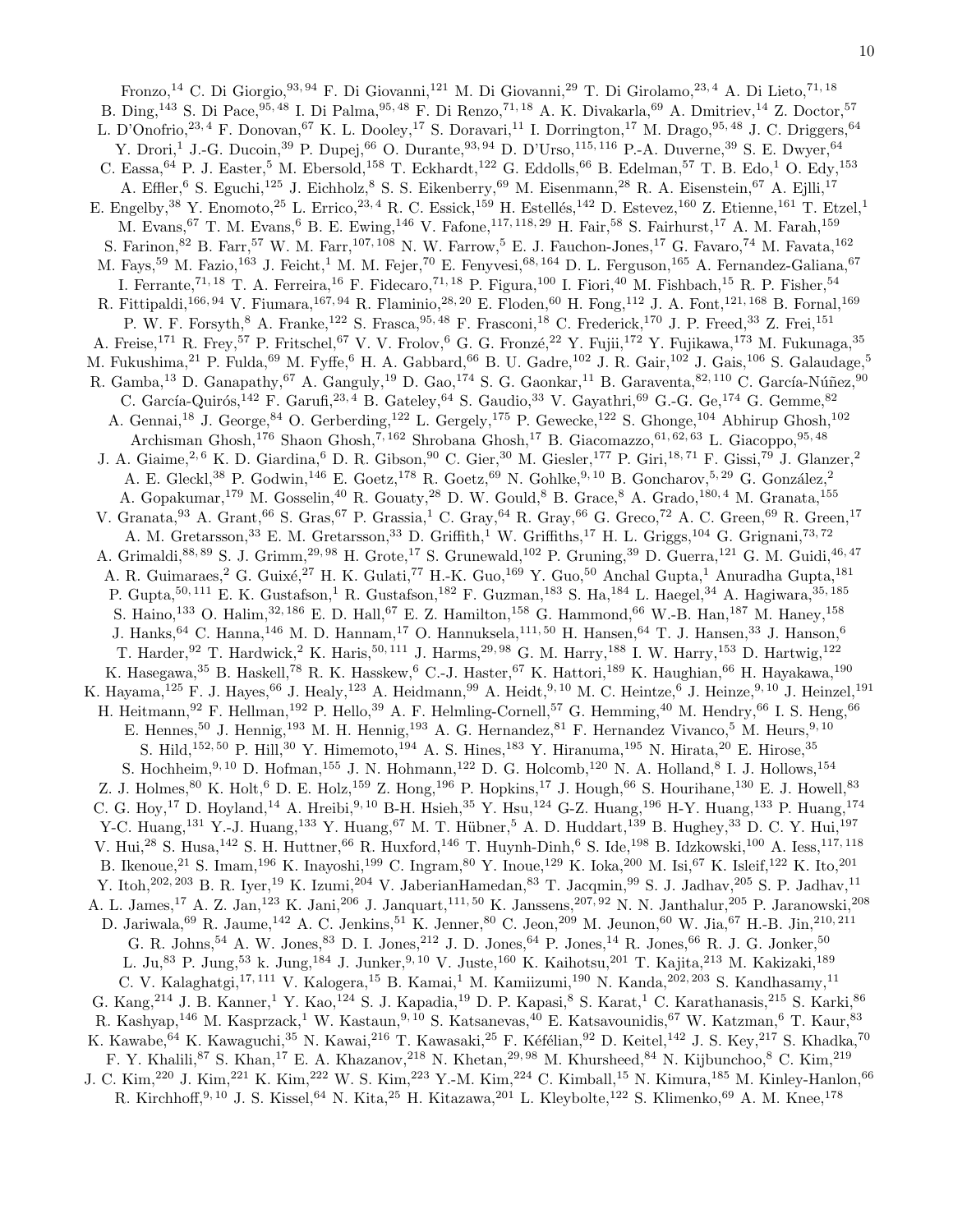T. D. Knowles,<sup>161</sup> E. Knyazev,<sup>67</sup> P. Koch,<sup>9, 10</sup> G. Koekoek,<sup>50, 152</sup> Y. Kojima,<sup>225</sup> K. Kokeyama,<sup>226</sup> S. Koley,<sup>29</sup> P. Kolitsidou,<sup>17</sup> M. Kolstein,<sup>215</sup> K. Komori,<sup>67, 25</sup> V. Kondrashov,<sup>1</sup> A. K. H. Kong,<sup>227</sup> A. Kontos,<sup>228</sup> N. Koper,<sup>9, 10</sup> M. Korobko,<sup>122</sup> K. Kotake,<sup>125</sup> M. Kovalam,<sup>83</sup> D. B. Kozak,<sup>1</sup> C. Kozakai,<sup>44</sup> R. Kozu,<sup>190</sup> V. Kringel,<sup>9,10</sup> N. V. Krishnendu, <sup>9, 10</sup> A. Królak, <sup>229, 230</sup> G. Kuehn, <sup>9, 10</sup> F. Kuei, <sup>124</sup> P. Kuijer, <sup>50</sup> A. Kumar, <sup>205</sup> P. Kumar, <sup>177</sup> Rahul Kumar,<sup>64</sup> Rakesh Kumar,<sup>77</sup> J. Kume,<sup>26</sup> K. Kuns,<sup>67</sup> C. Kuo,<sup>129</sup> H-S. Kuo,<sup>196</sup> Y. Kuromiya,<sup>201</sup> S. Kuroyanagi,<sup>231, 232</sup> K. Kusayanagi,<sup>216</sup> S. Kuwahara,<sup>112</sup> K. Kwak,<sup>184</sup> P. Lagabbe,<sup>28</sup> D. Laghi,<sup>71, 18</sup> E. Lalande,<sup>233</sup> T. L. Lam,<sup>106</sup> A. Lamberts,<sup>92, 234</sup> M. Landry,<sup>64</sup> B. B. Lane,<sup>67</sup> R. N. Lang,<sup>67</sup> J. Lange,<sup>165</sup> B. Lantz,<sup>70</sup> I. La Rosa,<sup>28</sup> A. Lartaux-Vollard,<sup>39</sup> P. D. Lasky,<sup>5</sup> M. Laxen,<sup>6</sup> A. Lazzarini,<sup>1</sup> C. Lazzaro,<sup>74, 75</sup> P. Leaci,<sup>95, 48</sup> S. Leavev,<sup>9, 10</sup> Y. K. Lecoeuche,<sup>178</sup> H. K. Lee,<sup>235</sup> H. M. Lee,<sup>135</sup> H. W. Lee,<sup>220</sup> J. Lee,<sup>135</sup> K. Lee,<sup>236</sup> R. Lee,<sup>131</sup> J. Lehmann,<sup>9, 10</sup> A. Lemaître,<sup>237</sup> M. Leonardi,<sup>20</sup> N. Leroy,<sup>39</sup> N. Letendre,<sup>28</sup> C. Levesque,<sup>233</sup> Y. Levin,<sup>5</sup> J. N. Leviton,<sup>182</sup> K. Leyde,<sup>34</sup> A. K. Y. Li,<sup>1</sup> B. Li,<sup>124</sup> J. Li,<sup>15</sup> K. L. Li,<sup>238</sup> T. G. F. Li,<sup>106</sup> X. Li,<sup>130</sup> C-Y. Lin,<sup>239</sup> F-K. Lin,<sup>133</sup> F-L. Lin,<sup>196</sup> H. L. Lin,<sup>129</sup> L. C.-C. Lin,<sup>184</sup> F. Linde,<sup>240,50</sup> S. D. Linker,<sup>81</sup> J. N. Linley,<sup>66</sup> T. B. Littenberg,<sup>241</sup> G. C. Liu,<sup>127</sup> J. Liu,<sup>9, 10</sup> K. Liu,<sup>124</sup> X. Liu,<sup>7</sup> F. Llamas,<sup>148</sup> M. Llorens-Monteagudo,<sup>121</sup> R. K. L. Lo,<sup>1</sup> A. Lockwood,<sup>242</sup> L. T. London, <sup>67</sup> A. Longo, <sup>243, 244</sup> D. Lopez, <sup>158</sup> M. Lopez Portilla, <sup>111</sup> M. Lorenzini, <sup>117, 118</sup> V. Loriette, <sup>245</sup> M. Lormand,<sup>6</sup> G. Losurdo,<sup>18</sup> T. P. Lott,<sup>104</sup> J. D. Lough,<sup>9,10</sup> C. O. Lousto,<sup>123</sup> G. Lovelace,<sup>38</sup> J. F. Lucaccioni,<sup>170</sup> H. Lück, 9, 10 D. Lumaca,  $^{117,118}$  A. P. Lundgren,  $^{153}$  L.-W. Luo,  $^{133}$  J. E. Lynam,  $^{54}$  R. Macas,  $^{153}$  M. MacInnis,  $^{67}$ D. M. Macleod,<sup>17</sup> I. A. O. MacMillan,<sup>1</sup> A. Macquet,<sup>92</sup> I. Magaña Hernandez,<sup>7</sup> C. Magazzù,<sup>18</sup> R. M. Magee,<sup>1</sup> R. Maggiore,<sup>14</sup> M. Magnozzi,<sup>82, 110</sup> S. Mahesh,<sup>161</sup> E. Majorana,<sup>95,48</sup> C. Makarem,<sup>1</sup> I. Maksimovic,<sup>245</sup> S. Maliakal,<sup>1</sup> A. Malik, <sup>84</sup> N. Man, <sup>92</sup> V. Mandic, <sup>60</sup> V. Mangano, <sup>95, 48</sup> J. L. Mango, <sup>246</sup> G. L. Mansell, <sup>64, 67</sup> M. Manske,<sup>7</sup> M. Mantovani,<sup>40</sup> M. Mapelli,<sup>74, 75</sup> F. Marchesoni,<sup>247, 72, 248</sup> M. Marchio,<sup>20</sup> F. Marion,<sup>28</sup> Z. Mark,<sup>130</sup> S. Márka,<sup>43</sup> Z. Márka,<sup>43</sup> C. Markakis,<sup>12</sup> A. S. Markosyan,<sup>70</sup> A. Markowitz,<sup>1</sup> E. Maros,<sup>1</sup> A. Marquina,<sup>144</sup> S. Marsat, <sup>34</sup> F. Martelli, <sup>46, 47</sup> I. W. Martin, <sup>66</sup> R. M. Martin, <sup>162</sup> M. Martinez, <sup>215</sup> V. A. Martinez, <sup>69</sup> V. Martinez,<sup>24</sup> K. Martinovic,<sup>51</sup> D. V. Martynov,<sup>14</sup> E. J. Marx,<sup>67</sup> H. Masalehdan,<sup>122</sup> K. Mason,<sup>67</sup> E. Massera,<sup>154</sup> A. Masserot,<sup>28</sup> T. J. Massinger,<sup>67</sup> M. Masso-Reid,<sup>66</sup> S. Mastrogiovanni,<sup>34</sup> A. Matas,<sup>102</sup> M. Mateu-Lucena,<sup>142</sup> F. Matichard,<sup>1, 67</sup> M. Matiushechkina,<sup>9, 10</sup> N. Mavalvala,<sup>67</sup> J. J. McCann,<sup>83</sup> R. McCarthy,<sup>64</sup> D. E. McClelland,<sup>8</sup> P. K. McClincy,<sup>146</sup> S. McCormick,<sup>6</sup> L. McCuller,<sup>67</sup> G. I. McGhee,<sup>66</sup> S. C. McGuire,<sup>249</sup> C. McIsaac,<sup>153</sup> J. McIver,<sup>178</sup> T. McRae, <sup>8</sup> S. T. McWilliams,<sup>161</sup> D. Meacher,<sup>7</sup> M. Mehmet,<sup>9, 10</sup> A. K. Mehta,<sup>102</sup> Q. Meijer,<sup>111</sup> A. Melatos,<sup>114</sup> D. A. Melchor,<sup>38</sup> G. Mendell,<sup>64</sup> A. Menendez-Vazquez,<sup>215</sup> C. S. Menoni,<sup>163</sup> R. A. Mercer,<sup>7</sup> L. Mereni,<sup>155</sup> K. Merfeld,<sup>57</sup> E. L. Merilh,<sup>6</sup> J. D. Merritt,<sup>57</sup> M. Merzougui,<sup>92</sup> S. Meshkov,<sup>1,\*</sup> C. Messenger,<sup>66</sup> C. Messick,<sup>165</sup> P. M. Meyers,<sup>114</sup> F. Meylahn,<sup>9, 10</sup> A. Mhaske,<sup>11</sup> A. Miani,<sup>88, 89</sup> H. Miao,<sup>14</sup> I. Michaloliakos,<sup>69</sup> C. Michel,<sup>155</sup> Y. Michimura,<sup>25</sup> H. Middleton,<sup>114</sup> L. Milano,<sup>23</sup> A. L. Miller,<sup>49</sup> A. Miller,<sup>81</sup> B. Miller,<sup>85,50</sup> M. Millhouse,<sup>114</sup> J. C. Mills,<sup>17</sup> E. Milotti,<sup>186, 32</sup> O. Minazzoli,<sup>92, 250</sup> Y. Minenkov,<sup>118</sup> N. Mio,<sup>251</sup> Ll. M. Mir,<sup>215</sup> M. Miravet-Tenés,<sup>121</sup> C. Mishra,<sup>252</sup> T. Mishra,<sup>69</sup> T. Mistry,<sup>154</sup> S. Mitra,<sup>11</sup> V. P. Mitrofanov,<sup>87</sup> G. Mitselmakher,<sup>69</sup> R. Mittleman,<sup>67</sup> O. Miyakawa,<sup>190</sup> A. Miyamoto,<sup>202</sup> Y. Miyazaki,<sup>25</sup> K. Miyo,<sup>190</sup> S. Miyoki,<sup>190</sup> Geoffrey Mo,<sup>67</sup> E. Moguel,<sup>170</sup> K. Mogushi,<sup>86</sup> S. R. P. Mohapatra,<sup>67</sup> S. R. Mohite,<sup>7</sup> I. Molina,<sup>38</sup> M. Molina-Ruiz,<sup>192</sup> M. Mondin,<sup>81</sup> M. Montani,<sup>46,47</sup> C. J. Moore,<sup>14</sup> D. Moraru,<sup>64</sup> F. Morawski,<sup>78</sup> A. More,<sup>11</sup> C. Moreno,<sup>33</sup> G. Moreno,<sup>64</sup> Y. Mori,<sup>201</sup> S. Morisaki,<sup>7</sup> Y. Moriwaki,<sup>189</sup> B. Mours,<sup>160</sup> C. M. Mow-Lowry,<sup>14, 171</sup> S. Mozzon,<sup>153</sup> F. Muciaccia,<sup>95,48</sup> Arunava Mukherjee,<sup>253</sup> D. Mukherjee,<sup>146</sup> Soma Mukherjee,<sup>148</sup> Subroto Mukherjee,<sup>77</sup> Suvodip Mukherjee,<sup>85</sup> N. Mukund,<sup>9,10</sup> A. Mullavey,<sup>6</sup> J. Munch, <sup>80</sup> E. A. Muñiz, <sup>58</sup> P. G. Murray, <sup>66</sup> R. Musenich, <sup>82, 110</sup> S. Muusse, <sup>80</sup> S. L. Nadji, <sup>9, 10</sup> K. Nagano, <sup>204</sup> S. Nagano,<sup>254</sup> A. Nagar,<sup>22, 255</sup> K. Nakamura,<sup>20</sup> H. Nakano,<sup>256</sup> M. Nakano,<sup>35</sup> R. Nakashima,<sup>216</sup> Y. Nakayama,<sup>201</sup> V. Napolano,<sup>40</sup> I. Nardecchia,<sup>117, 118</sup> T. Narikawa,<sup>35</sup> L. Naticchioni,<sup>48</sup> B. Nayak,<sup>81</sup> R. K. Nayak,<sup>257</sup> R. Negishi,<sup>195</sup> B. F. Neil,<sup>83</sup> J. Neilson,<sup>79, 94</sup> G. Nelemans,<sup>258</sup> T. J. N. Nelson,<sup>6</sup> M. Nery,<sup>9, 10</sup> P. Neubauer,<sup>170</sup> A. Neunzert,<sup>217</sup> K. Y. Ng,<sup>67</sup> S. W. S. Ng,<sup>80</sup> C. Nguyen,<sup>34</sup> P. Nguyen,<sup>57</sup> T. Nguyen,<sup>67</sup> L. Nguyen Quynh,<sup>259</sup> W.-T. Ni,<sup>210, 174, 131</sup> S. A. Nichols,<sup>2</sup> A. Nishizawa,<sup>26</sup> S. Nissanke,<sup>85, 50</sup> E. Nitoglia,<sup>134</sup> F. Nocera,<sup>40</sup> M. Norman,<sup>17</sup> C. North,<sup>17</sup> S. Nozaki,<sup>189</sup> L. K. Nuttall,<sup>153</sup> J. Oberling,<sup>64</sup> B. D. O'Brien,<sup>69</sup> Y. Obuchi,<sup>21</sup> J. O'Dell,<sup>139</sup> E. Oelker,<sup>66</sup> W. Ogaki,<sup>35</sup> G. Oganesyan,<sup>29, 98</sup> J. J. Oh,<sup>223</sup> K. Oh,<sup>197</sup> S. H. Oh,<sup>223</sup> M. Ohashi,<sup>190</sup> N. Ohishi,<sup>44</sup> M. Ohkawa,<sup>173</sup> F. Ohme,<sup>9, 10</sup> H. Ohta,<sup>112</sup> M. A. Okada,<sup>16</sup> Y. Okutani,<sup>198</sup> K. Okutomi,<sup>190</sup> C. Olivetto,<sup>40</sup> K. Oohara,<sup>195</sup> C. Ooi,<sup>25</sup> R. Oram,<sup>6</sup> B. O'Reilly,<sup>6</sup> R. G. Ormiston,<sup>60</sup> N. D. Ormsby,<sup>54</sup> L. F. Ortega,<sup>69</sup> R. O'Shaughnessy,<sup>123</sup> E. O'Shea,<sup>177</sup> S. Oshino,<sup>190</sup> S. Ossokine,<sup>102</sup> C. Osthelder,<sup>1</sup> S. Otabe,<sup>216</sup> D. J. Ottaway,<sup>80</sup> H. Overmier,<sup>6</sup> A. E. Pace,<sup>146</sup> G. Pagano,<sup>71,18</sup> M. A. Page, <sup>83</sup> G. Pagliaroli,<sup>29, 98</sup> A. Pai, <sup>97</sup> S. A. Pai, <sup>84</sup> J. R. Palamos, <sup>57</sup> O. Palashov, <sup>218</sup> C. Palomba, <sup>48</sup> H. Pan, <sup>124</sup> K. Pan,<sup>131, 227</sup> P. K. Panda,<sup>205</sup> H. Pang,<sup>129</sup> P. T. H. Pang,<sup>50, 111</sup> C. Pankow,<sup>15</sup> F. Pannarale,<sup>95, 48</sup> B. C. Pant,<sup>84</sup> F. H. Panther, <sup>83</sup> F. Paoletti, <sup>18</sup> A. Paoli, <sup>40</sup> A. Paolone, <sup>48, 260</sup> A. Parisi, <sup>127</sup> H. Park, <sup>7</sup> J. Park, <sup>261</sup> W. Parker, <sup>6, 249</sup> D. Pascucci,<sup>50</sup> A. Pasqualetti,<sup>40</sup> R. Passaquieti,<sup>71, 18</sup> D. Passuello,<sup>18</sup> M. Patel,<sup>54</sup> M. Pathak,<sup>80</sup> B. Patricelli,<sup>40, 18</sup>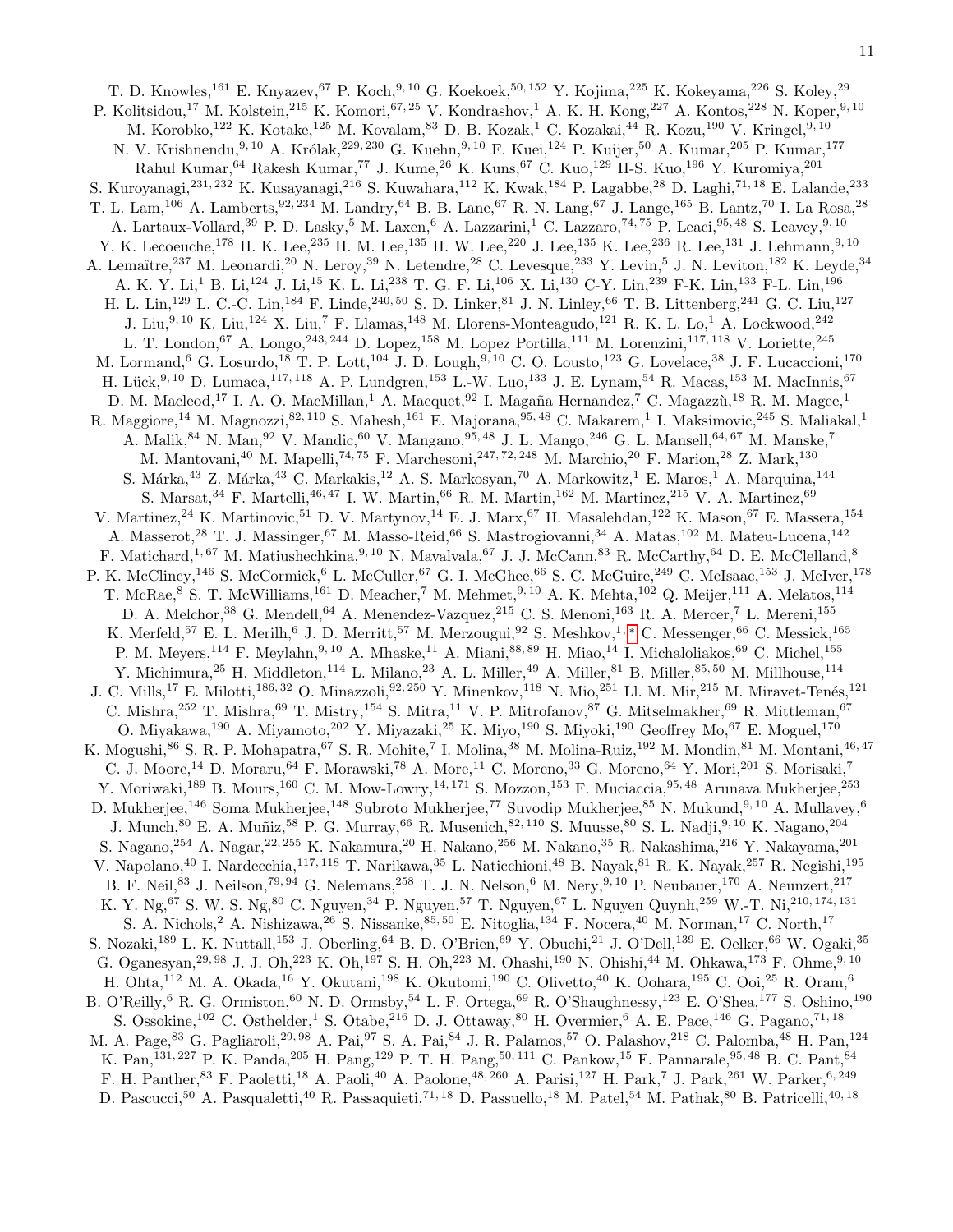A. S. Patron,<sup>2</sup> S. Patrone,<sup>95, 48</sup> S. Paul,<sup>57</sup> E. Payne,<sup>5</sup> M. Pedraza,<sup>1</sup> M. Pegoraro,<sup>75</sup> A. Pele,<sup>6</sup> F. E. Peña Arellano,<sup>190</sup> S. Penn,<sup>262</sup> A. Perego,<sup>88, 89</sup> A. Pereira,<sup>24</sup> T. Pereira,<sup>263</sup> C. J. Perez,<sup>64</sup> C. Périgois,<sup>28</sup> C. C. Perkins,<sup>69</sup> A. Perreca,<sup>88, 89</sup> S. Perriès,<sup>134</sup> J. Petermann,<sup>122</sup> D. Petterson,<sup>1</sup> H. P. Pfeiffer,<sup>102</sup> K. A. Pham,<sup>60</sup> K. S. Phukon,<sup>50, 240</sup> O. J. Piccinni,<sup>48</sup> M. Pichot,<sup>92</sup> M. Piendibene,<sup>71, 18</sup> F. Piergiovanni,<sup>46, 47</sup> L. Pierini,<sup>95, 48</sup> V. Pierro,<sup>79, 94</sup> G. Pillant,<sup>40</sup> M. Pillas,<sup>39</sup> F. Pilo,<sup>18</sup> L. Pinard,<sup>155</sup> I. M. Pinto,<sup>79, 94, 264</sup> M. Pinto,<sup>40</sup> K. Piotrzkowski,<sup>49</sup> M. Pirello,<sup>64</sup> M. D. Pitkin,<sup>265</sup> E. Placidi, <sup>95, 48</sup> L. Planas, <sup>142</sup> W. Plastino, <sup>243, 244</sup> C. Pluchar, <sup>138</sup> R. Poggiani,<sup>71, 18</sup> E. Polini, <sup>28</sup> D. Y. T. Pong, <sup>106</sup> S. Ponrathnam,<sup>11</sup> P. Popolizio,<sup>40</sup> E. K. Porter,<sup>34</sup> R. Poulton,<sup>40</sup> J. Powell,<sup>140</sup> M. Pracchia,<sup>28</sup> T. Pradier,<sup>160</sup> A. K. Prajapati,<sup>77</sup> K. Prasai,<sup>70</sup> R. Prasanna,<sup>205</sup> G. Pratten,<sup>14</sup> M. Principe,<sup>79, 264, 94</sup> G. A. Prodi,<sup>266, 89</sup> L. Prokhorov,<sup>14</sup> P. Prosposito,<sup>117,118</sup> L. Prudenzi,<sup>102</sup> A. Puecher,<sup>50,111</sup> M. Punturo,<sup>72</sup> F. Puosi,<sup>18,71</sup> P. Puppo,<sup>48</sup> M. Pürrer,<sup>102</sup> H. Qi,<sup>17</sup> V. Quetschke,<sup>148</sup> R. Quitzow-James,<sup>86</sup> F. J. Raab,<sup>64</sup> G. Raaijmakers,<sup>85, 50</sup> H. Radkins,<sup>64</sup> N. Radulesco,<sup>92</sup> P. Raffai,<sup>151</sup> S. X. Rail,<sup>233</sup> S. Raja,<sup>84</sup> C. Rajan,<sup>84</sup> K. E. Ramirez,<sup>6</sup> T. D. Ramirez,<sup>38</sup> A. Ramos-Buades,<sup>102</sup> J. Rana,<sup>146</sup> P. Rapagnani,<sup>95, 48</sup> U. D. Rapol,<sup>267</sup> A. Ray,<sup>7</sup> V. Raymond,<sup>17</sup> N. Raza,<sup>178</sup> M. Razzano,<sup>71, 18</sup> J. Read, <sup>38</sup> L. A. Rees, <sup>188</sup> T. Regimbau, <sup>28</sup> L. Rei, <sup>82</sup> S. Reid, <sup>30</sup> S. W. Reid, <sup>54</sup> D. H. Reitze, <sup>1, 69</sup> P. Relton,<sup>17</sup> A. Renzini,<sup>1</sup> P. Rettegno,<sup>268, 22</sup> M. Rezac,<sup>38</sup> F. Ricci,<sup>95, 48</sup> D. Richards,<sup>139</sup> J. W. Richardson,<sup>1</sup> L. Richardson,<sup>183</sup> G. Riemenschneider,<sup>268, 22</sup> K. Riles,<sup>182</sup> S. Rinaldi,<sup>18, 71</sup> K. Rink,<sup>178</sup> M. Rizzo,<sup>15</sup> N. A. Robertson,<sup>1, 66</sup> R. Robie,<sup>1</sup> F. Robinet,<sup>39</sup> A. Rocchi,<sup>118</sup> S. Rodriguez,<sup>38</sup> L. Rolland,<sup>28</sup> J. G. Rollins,<sup>1</sup> M. Romanelli,<sup>96</sup> R. Romano,<sup>3, 4</sup> C. L. Romel,<sup>64</sup> A. Romero-Rodríguez,<sup>215</sup> I. M. Romero-Shaw,<sup>5</sup> J. H. Romie,<sup>6</sup> S. Ronchini,<sup>29, 98</sup> L. Rosa,<sup>4, 23</sup> C. A. Rose,<sup>7</sup> D. Rosińska,<sup>100</sup> M. P. Ross,<sup>242</sup> S. Rowan,<sup>66</sup> S. J. Rowlinson,<sup>14</sup> S. Roy,<sup>111</sup> Santosh Roy,<sup>11</sup> Soumen Roy,<sup>269</sup> D. Rozza,<sup>115, 116</sup> P. Ruggi,<sup>40</sup> K. Ryan,<sup>64</sup> S. Sachdev,<sup>146</sup> T. Sadecki,<sup>64</sup> J. Sadiq,<sup>105</sup> N. Sago,<sup>270</sup> S. Saito,<sup>21</sup> Y. Saito,<sup>190</sup> K. Sakai,<sup>271</sup> Y. Sakai,<sup>195</sup> M. Sakellariadou,<sup>51</sup> Y. Sakuno,<sup>125</sup> O. S. Salafia,<sup>63,62,61</sup> L. Salconi,<sup>40</sup> M. Saleem,<sup>60</sup> F. Salemi,<sup>88, 89</sup> A. Samajdar,<sup>50, 111</sup> E. J. Sanchez,<sup>1</sup> J. H. Sanchez,<sup>38</sup> L. E. Sanchez,<sup>1</sup> N. Sanchis-Gual,<sup>272</sup> J. R. Sanders,<sup>273</sup> A. Sanuy,<sup>27</sup> T. R. Saravanan,<sup>11</sup> N. Sarin,<sup>5</sup> B. Sassolas,<sup>155</sup> H. Satari,<sup>83</sup> B. S. Sathyaprakash,<sup>146, 17</sup> S. Sato,<sup>274</sup> T. Sato,<sup>173</sup> O. Sauter,<sup>69</sup> R. L. Savage,<sup>64</sup> T. Sawada,<sup>202</sup> D. Sawant,<sup>97</sup> H. L. Sawant,<sup>11</sup> S. Sayah,<sup>155</sup> D. Schaetzl,<sup>1</sup> M. Scheel,<sup>130</sup> J. Scheuer,<sup>15</sup> M. Schiworski,<sup>80</sup> P. Schmidt,<sup>14</sup> S. Schmidt,<sup>111</sup> R. Schnabel,<sup>122</sup> M. Schneewind,<sup>9, 10</sup> R. M. S. Schofield,<sup>57</sup> A. Schönbeck,<sup>122</sup> B. W. Schulte,<sup>9, 10</sup> B. F. Schutz,<sup>17, 9, 10</sup> E. Schwartz,<sup>17</sup> J. Scott,<sup>66</sup> S. M. Scott,<sup>8</sup> M. Seglar-Arroyo,<sup>28</sup> T. Sekiguchi,<sup>26</sup> Y. Sekiguchi,<sup>275</sup> D. Sellers,<sup>6</sup> A. S. Sengupta,<sup>269</sup> D. Sentenac,<sup>40</sup> E. G. Seo,<sup>106</sup> V. Sequino,<sup>23, 4</sup> A. Sergeev,<sup>218</sup> Y. Setyawati,<sup>111</sup> T. Shaffer,<sup>64</sup> M. S. Shahriar,<sup>15</sup> B. Shams,<sup>169</sup> L. Shao,<sup>199</sup> A. Sharma,<sup>29, 98</sup> P. Sharma,<sup>84</sup> P. Shawhan,<sup>101</sup> N. S. Shcheblanov,<sup>237</sup> S. Shibagaki,<sup>125</sup> M. Shikauchi,<sup>112</sup> R. Shimizu,<sup>21</sup> T. Shimoda,<sup>25</sup> K. Shimode,<sup>190</sup> H. Shinkai,<sup>276</sup> T. Shishido,<sup>45</sup> A. Shoda,<sup>20</sup> D. H. Shoemaker,<sup>67</sup> D. M. Shoemaker,<sup>165</sup> S. ShyamSundar,<sup>84</sup> M. Sieniawska,<sup>100</sup> D. Sigg,<sup>64</sup> L. P. Singer,<sup>109</sup> D. Singh,<sup>146</sup> N. Singh,<sup>100</sup> A. Singha,<sup>152, 50</sup> A. M. Sintes,<sup>142</sup> V. Sipala,<sup>115, 116</sup> V. Skliris,<sup>17</sup> B. J. J. Slagmolen,<sup>8</sup> T. J. Slaven-Blair,<sup>83</sup> J. Smetana,<sup>14</sup> J. R. Smith,<sup>38</sup> R. J. E. Smith,<sup>5</sup> J. Soldateschi,<sup>277,278,47</sup> S. N. Somala,<sup>279</sup> K. Somiya,<sup>216</sup> E. J. Son,<sup>223</sup> K. Soni,<sup>11</sup> S. Soni,<sup>2</sup> V. Sordini,<sup>134</sup> F. Sorrentino,<sup>82</sup> N. Sorrentino,<sup>71,18</sup> H. Sotani,<sup>280</sup> R. Soulard,<sup>92</sup> T. Souradeep,<sup>267, 11</sup> E. Sowell,<sup>145</sup> V. Spagnuolo,<sup>152, 50</sup> A. P. Spencer,<sup>66</sup> M. Spera,<sup>74, 75</sup> R. Srinivasan,<sup>92</sup> A. K. Srivastava,<sup>77</sup> V. Srivastava,<sup>58</sup> K. Staats,<sup>15</sup> C. Stachie,<sup>92</sup> D. A. Steer,<sup>34</sup> J. Steinlechner,<sup>152,50</sup> S. Steinlechner,<sup>152, 50</sup> D. J. Stops,<sup>14</sup> M. Stover,<sup>170</sup> K. A. Strain,<sup>66</sup> L. C. Strang,<sup>114</sup> G. Stratta,<sup>281, 47</sup> A. Strunk,<sup>64</sup> R. Sturani,<sup>263</sup> A. L. Stuver,<sup>120</sup> S. Sudhagar,<sup>11</sup> V. Sudhir,<sup>67</sup> R. Sugimoto,<sup>282, 204</sup> H. G. Suh,<sup>7</sup> T. Z. Summerscales,<sup>283</sup> H. Sun,<sup>83</sup> L. Sun,<sup>8</sup> S. Sunil,<sup>77</sup> A. Sur,<sup>78</sup> J. Suresh,<sup>112, 35</sup> P. J. Sutton,<sup>17</sup> Takamasa Suzuki,<sup>173</sup> Toshikazu Suzuki,<sup>35</sup> B. L. Swinkels,<sup>50</sup> M. J. Szczepańczyk,<sup>69</sup> P. Szewczyk,<sup>100</sup> M. Tacca,<sup>50</sup> H. Tagoshi,<sup>35</sup> S. C. Tait,<sup>66</sup> H. Takahashi,<sup>284</sup> R. Takahashi,<sup>20</sup> A. Takamori,<sup>37</sup> S. Takano,<sup>25</sup> H. Takeda,<sup>25</sup> M. Takeda,<sup>202</sup> C. J. Talbot,<sup>30</sup> C. Talbot,<sup>1</sup> H. Tanaka,<sup>285</sup> Kazuyuki Tanaka, <sup>202</sup> Kenta Tanaka, <sup>285</sup> Taiki Tanaka, <sup>35</sup> Takahiro Tanaka, <sup>270</sup> A. J. Tanasijczuk, <sup>49</sup> S. Tanioka, <sup>20, 45</sup> D. B. Tanner,<sup>69</sup> D. Tao,<sup>1</sup> L. Tao,<sup>69</sup> E. N. Tapia San Martin,<sup>20</sup> E. N. Tapia San Martín,<sup>50</sup> C. Taranto,<sup>117</sup> J. D. Tasson,<sup>191</sup> S. Telada,<sup>286</sup> R. Tenorio,<sup>142</sup> J. E. Terhune,<sup>120</sup> L. Terkowski,<sup>122</sup> M. P. Thirugnanasambandam,<sup>11</sup> M. Thomas, <sup>6</sup> P. Thomas, <sup>64</sup> J. E. Thompson, <sup>17</sup> S. R. Thondapu, <sup>84</sup> K. A. Thorne, <sup>6</sup> E. Thrane, <sup>5</sup> Shubhanshu Tiwari,<sup>158</sup> Srishti Tiwari,<sup>11</sup> V. Tiwari,<sup>17</sup> A. M. Toivonen,<sup>60</sup> K. Toland,<sup>66</sup> A. E. Tolley,<sup>153</sup> T. Tomaru,<sup>20</sup> Y. Tomigami,<sup>202</sup> T. Tomura,<sup>190</sup> M. Tonelli,<sup>71, 18</sup> A. Torres-Forné,<sup>121</sup> C. I. Torrie,<sup>1</sup> I. Tosta e Melo,<sup>115, 116</sup> D. Töyrä,<sup>8</sup> A. Trapananti,<sup>247, 72</sup> F. Travasso,<sup>72, 247</sup> G. Traylor,<sup>6</sup> M. Trevor,<sup>101</sup> M. C. Tringali,<sup>40</sup> A. Tripathee,<sup>182</sup> L. Troiano, <sup>287, 94</sup> A. Trovato, <sup>34</sup> L. Trozzo, <sup>4, 190</sup> R. J. Trudeau, <sup>1</sup> D. S. Tsai, <sup>124</sup> D. Tsai, <sup>124</sup> K. W. Tsang, <sup>50, 288, 111</sup> T. Tsang,<sup>289</sup> J-S. Tsao,<sup>196</sup> M. Tse,<sup>67</sup> R. Tso,<sup>130</sup> K. Tsubono,<sup>25</sup> S. Tsuchida,<sup>202</sup> L. Tsukada,<sup>112</sup> D. Tsuna,<sup>112</sup> T. Tsutsui,<sup>112</sup> T. Tsuzuki,<sup>21</sup> K. Turbang,<sup>290,207</sup> M. Turconi,<sup>92</sup> D. Tuyenbayev,<sup>202</sup> A. S. Ubhi,<sup>14</sup> N. Uchikata,<sup>35</sup> T. Uchiyama,<sup>190</sup> R. P. Udall,<sup>1</sup> A. Ueda,<sup>185</sup> T. Uehara,<sup>291, 292</sup> K. Ueno,<sup>112</sup> G. Ueshima,<sup>293</sup> F. Uraguchi,<sup>21</sup> A. L. Urban,<sup>2</sup> T. Ushiba,<sup>190</sup> A. Utina,<sup>152,50</sup> H. Vahlbruch,<sup>9,10</sup> G. Vajente,<sup>1</sup> A. Vajpeyi,<sup>5</sup> G. Valdes,<sup>183</sup> M. Valentini, 88, 89 V. Valsan,<sup>7</sup> N. van Bakel, <sup>50</sup> M. van Beuzekom, <sup>50</sup> J. F. J. van den Brand, <sup>152, 294, 50</sup>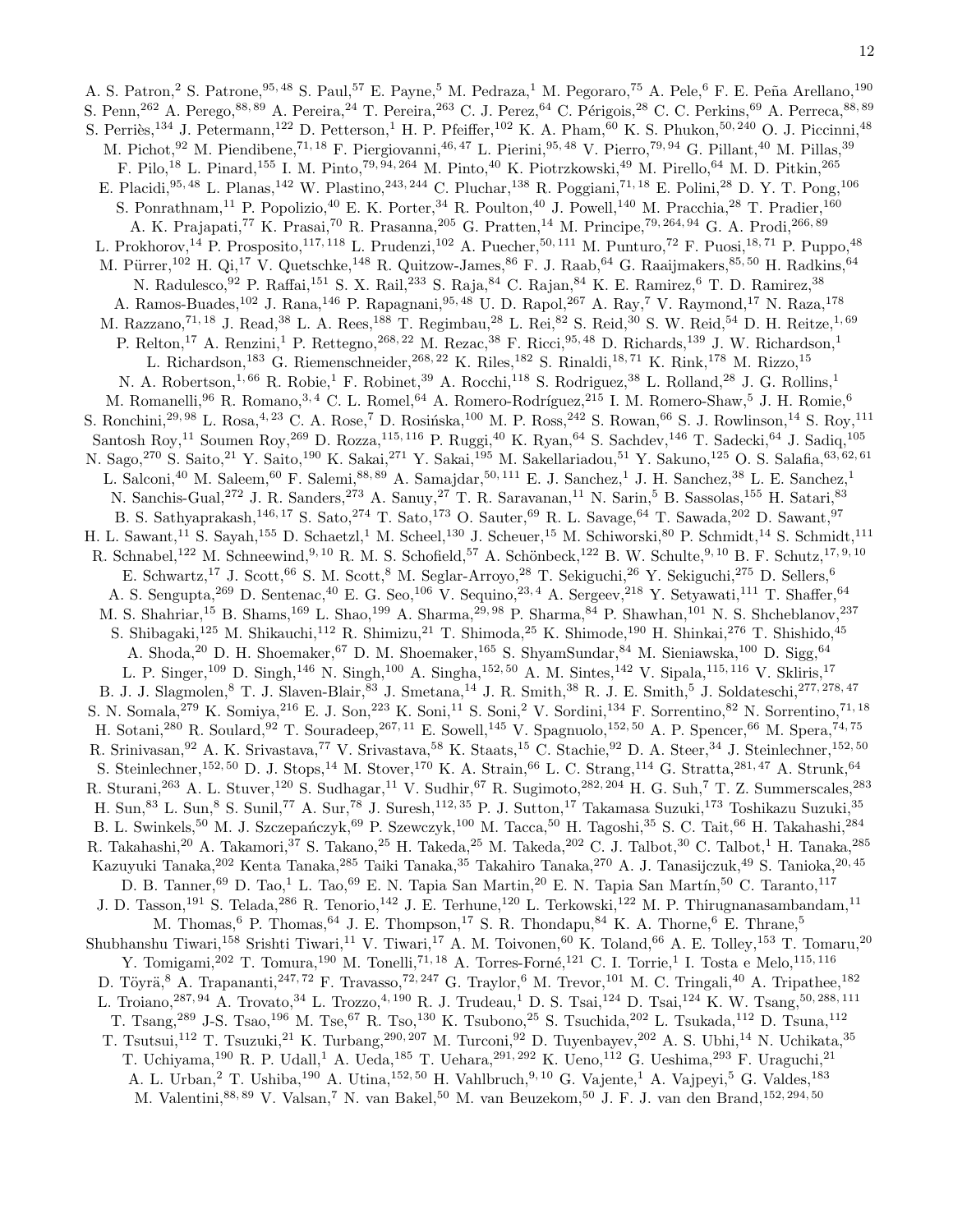C. Van Den Broeck, $^{111, 50}$  D. C. Vander-Hyde, $^{58}$  L. van der Schaaf, $^{50}$  J. V. van Heijningen, $^{49}$  J. Vanosky, $^{1}$ M. H. P. M. van Putten,<sup>295</sup> N. van Remortel,<sup>207</sup> M. Vardaro,<sup>240, 50</sup> A. F. Vargas,<sup>114</sup> V. Varma,<sup>177</sup> M. Vasúth,<sup>68</sup> A. Vecchio,<sup>14</sup> G. Vedovato,<sup>75</sup> J. Veitch,<sup>66</sup> P. J. Veitch,<sup>80</sup> J. Venneberg,<sup>9, 10</sup> G. Venugopalan,<sup>1</sup> D. Verkindt,<sup>28</sup> P. Verma,<sup>230</sup> Y. Verma,<sup>84</sup> D. Veske,<sup>43</sup> F. Vetrano,<sup>46</sup> A. Viceré,<sup>46, 47</sup> S. Vidyant,<sup>58</sup> A. D. Viets,<sup>246</sup> A. Vijaykumar,<sup>19</sup> V. Villa-Ortega,<sup>105</sup> J.-Y. Vinet,<sup>92</sup> A. Virtuoso,186, 32 S. Vitale,<sup>67</sup> T. Vo,<sup>58</sup> H. Vocca,73, 72 E. R. G. von Reis,<sup>64</sup> J. S. A. von Wrangel, <sup>9, 10</sup> C. Vorvick, <sup>64</sup> S. P. Vyatchanin, <sup>87</sup> L. E. Wade, <sup>170</sup> M. Wade, <sup>170</sup> K. J. Wagner, <sup>123</sup> R. C. Walet,<sup>50</sup> M. Walker,<sup>54</sup> G. S. Wallace,<sup>30</sup> L. Wallace,<sup>1</sup> S. Walsh,<sup>7</sup> J. Wang,<sup>174</sup> J. Z. Wang,<sup>182</sup> W. H. Wang,<sup>148</sup> R. L. Ward,<sup>8</sup> J. Warner,<sup>64</sup> M. Was,<sup>28</sup> T. Washimi,<sup>20</sup> N. Y. Washington,<sup>1</sup> J. Watchi,<sup>143</sup> B. Weaver,<sup>64</sup> S. A. Webster,<sup>66</sup> M. Weinert,<sup>9, 10</sup> A. J. Weinstein,<sup>1</sup> R. Weiss,<sup>67</sup> C. M. Weller,<sup>242</sup> F. Wellmann,<sup>9, 10</sup> L. Wen,<sup>83</sup> P. Weßels, 9, 10 K. Wette, 8 J. T. Whelan,  $^{123}$  D. D. White,  $^{38}$  B. F. Whiting,  $^{69}$  C. Whittle,  $^{67}$  D. Wilken,  $^{9,10}$ D. Williams,  $^{66}$  M. J. Williams,  $^{66}$  A. R. Williamson,  $^{153}$  J. L. Willis, <sup>1</sup> B. Willke,  $^{9,10}$  D. J. Wilson,  $^{138}$  W. Winkler,  $^{9,10}$ C. C. Wipf,<sup>1</sup> T. Wlodarczyk,<sup>102</sup> G. Woan,<sup>66</sup> J. Woehler,<sup>9, 10</sup> J. K. Wofford,<sup>123</sup> I. C. F. Wong,<sup>106</sup> C. Wu,<sup>131</sup> D. S. Wu,<sup>9, 10</sup> H. Wu,<sup>131</sup> S. Wu,<sup>131</sup> D. M. Wysocki,<sup>7</sup> L. Xiao,<sup>1</sup> W-R. Xu,<sup>196</sup> T. Yamada,<sup>285</sup> H. Yamamoto,<sup>1</sup> Kazuhiro Yamamoto,<sup>189</sup> Kohei Yamamoto,<sup>285</sup> T. Yamamoto,<sup>190</sup> K. Yamashita,<sup>201</sup> R. Yamazaki,<sup>198</sup> F. W. Yang,<sup>169</sup> L. Yang,<sup>163</sup> Y. Yang,<sup>296</sup> Yang Yang,<sup>69</sup> Z. Yang,<sup>60</sup> M. J. Yap,<sup>8</sup> D. W. Yeeles,<sup>17</sup> A. B. Yelikar,<sup>123</sup> M. Ying,<sup>124</sup> K. Yokogawa,<sup>201</sup> J. Yokoyama,<sup>26, 25</sup> T. Yokozawa,<sup>190</sup> J. Yoo,<sup>177</sup> T. Yoshioka,<sup>201</sup> Hang Yu,<sup>130</sup> Haocun Yu,<sup>67</sup> H. Yuzurihara, <sup>35</sup> A. Zadrożny, <sup>230</sup> M. Zanolin, <sup>33</sup> S. Zeidler, <sup>297</sup> T. Zelenova, <sup>40</sup> J.-P. Zendri, <sup>75</sup> M. Zevin, <sup>159</sup> M. Zhan,<sup>174</sup> H. Zhang,<sup>196</sup> J. Zhang,<sup>83</sup> L. Zhang,<sup>1</sup> T. Zhang,<sup>14</sup> Y. Zhang,<sup>183</sup> C. Zhao,<sup>83</sup> G. Zhao,<sup>143</sup> Y. Zhao,<sup>20</sup> Yue Zhao,<sup>169</sup> R. Zhou,<sup>192</sup> Z. Zhou,<sup>15</sup> X. J. Zhu,<sup>5</sup> Z.-H. Zhu,<sup>113</sup> M. E. Zucker,<sup>1,67</sup> and J. Zweizig<sup>1</sup> (The LIGO Scientific Collaboration, the Virgo Collaboration, and the KAGRA Collaboration)  $1$ LIGO Laboratory, California Institute of Technology, Pasadena, CA 91125, USA <sup>2</sup>Louisiana State University, Baton Rouge, LA 70803, USA  $3$ Dipartimento di Farmacia, Università di Salerno, I-84084 Fisciano, Salerno, Italy 4 INFN, Sezione di Napoli, Complesso Universitario di Monte S. Angelo, I-80126 Napoli, Italy  $5OzGrav$ , School of Physics & Astronomy, Monash University, Clayton 3800, Victoria, Australia  $6LIGO$  Livingston Observatory, Livingston, LA  $70754$ , USA <sup>7</sup>University of Wisconsin-Milwaukee, Milwaukee, WI 53201, USA <sup>8</sup>OzGrav, Australian National University, Canberra, Australian Capital Territory 0200, Australia <sup>9</sup>Max Planck Institute for Gravitational Physics (Albert Einstein Institute), D-30167 Hannover, Germany  $10$ Leibniz Universität Hannover, D-30167 Hannover, Germany  $11$ Inter-University Centre for Astronomy and Astrophysics, Pune 411007, India <sup>12</sup> University of Cambridge, Cambridge CB2 1TN, United Kingdom  $13 Theoretisch-Physikalisches Institute, Friedrich-Schiller-Universität Jena, D-07743 Jena, Germany$  $14$ University of Birmingham, Birmingham B15 2TT, United Kingdom  $^{15}$ Center for Interdisciplinary Exploration & Research in Astrophysics (CIERA), Northwestern University, Evanston, IL 60208, USA  $^{16}$ Instituto Nacional de Pesquisas Espaciais, 12227-010 São José dos Campos, São Paulo, Brazil <sup>17</sup> Gravity Exploration Institute, Cardiff University, Cardiff CF24 3AA, United Kingdom <sup>18</sup>INFN, Sezione di Pisa, I-56127 Pisa, Italy <sup>19</sup>International Centre for Theoretical Sciences, Tata Institute of Fundamental Research, Bengaluru 560089, India  $20$ Gravitational Wave Science Project, National Astronomical Observatory of Japan (NAOJ), Mitaka City, Tokyo 181-8588, Japan  $^{21}$ Advanced Technology Center, National Astronomical Observatory of Japan (NAOJ), Mitaka City, Tokyo 181-8588, Japan <sup>22</sup>INFN Sezione di Torino, I-10125 Torino, Italy  $^{23}$ Università di Napoli "Federico II", Complesso Universitario di Monte S. Angelo, I-80126 Napoli, Italy  $^{24}$ Université de Lyon, Université Claude Bernard Lyon 1, CNRS, Institut Lumière Matière, F-69622 Villeurbanne, France  $^{25}$ Department of Physics, The University of Tokyo, Bunkyo-ku, Tokyo 113-0033, Japan  $26$ Research Center for the Early Universe (RESCEU), The University of Tokyo, Bunkyo-ku, Tokyo 113-0033, Japan  $^{27}$ Institut de Ciències del Cosmos (ICCUB), Universitat de Barcelona, C/ Martí i Franquès 1, Barcelona, 08028, Spain  $28$ Laboratoire d'Annecy de Physique des Particules (LAPP), Univ. Grenoble Alpes, Universit´e Savoie Mont Blanc, CNRS/IN2P3, F-74941 Annecy, France

<sup>29</sup>Gran Sasso Science Institute (GSSI), I-67100 L'Aquila, Italy

 $30$  SUPA, University of Strathclyde, Glasgow G1 1XQ, United Kingdom

 $31$ Dipartimento di Scienze Matematiche, Informatiche e Fisiche, Università di Udine, I-33100 Udine, Italy

<sup>32</sup>INFN, Sezione di Trieste, I-34127 Trieste, Italy

 $33$ Embry-Riddle Aeronautical University, Prescott, AZ 86301, USA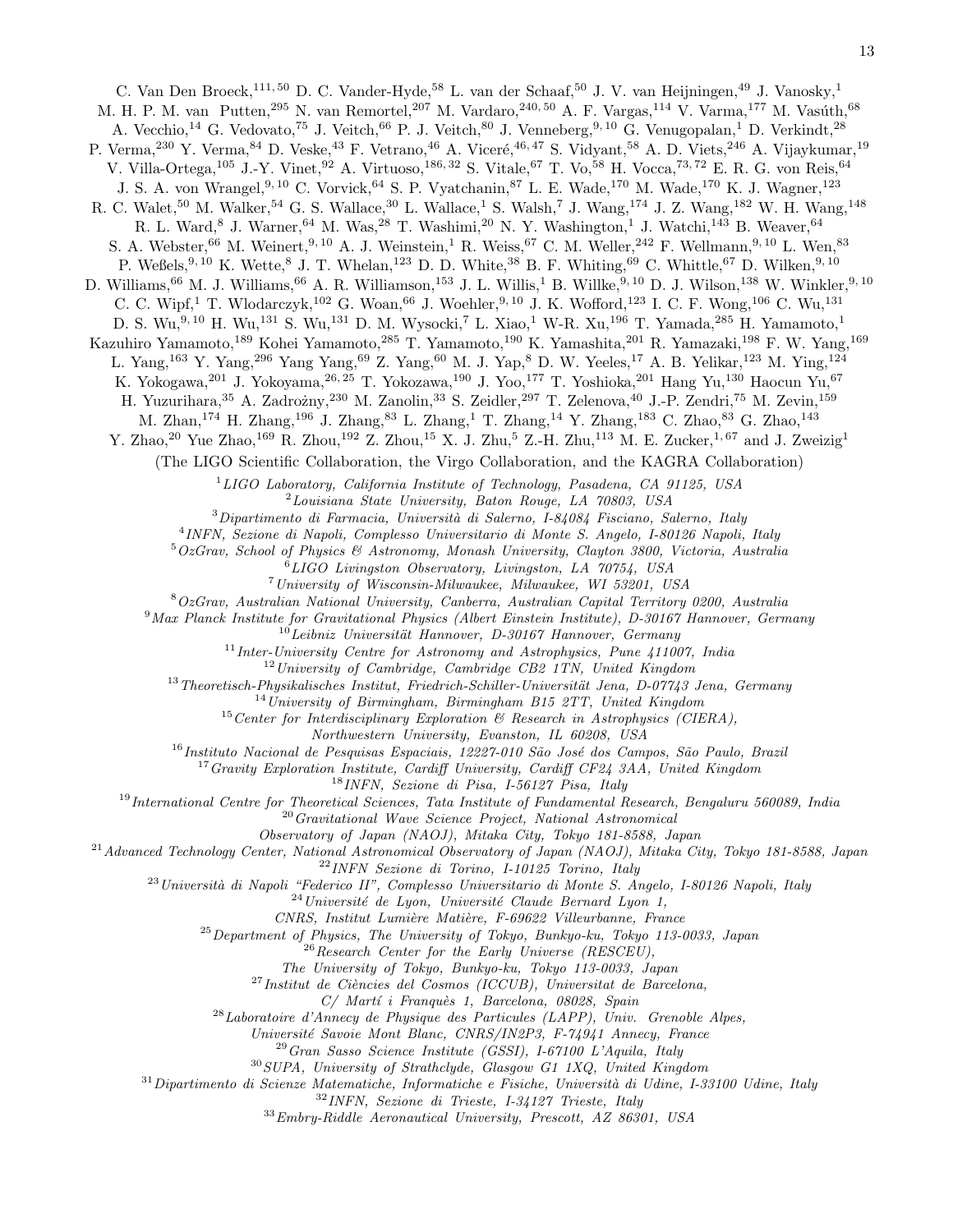Université de Paris, CNRS, Astroparticule et Cosmologie, F-75006 Paris, France

Institute for Cosmic Ray Research (ICRR), KAGRA Observatory,

The University of Tokyo, Kashiwa City, Chiba 277-8582, Japan

Accelerator Laboratory, High Energy Accelerator Research Organization (KEK), Tsukuba City, Ibaraki 305-0801, Japan

Earthquake Research Institute, The University of Tokyo, Bunkyo-ku, Tokyo 113-0032, Japan

<sup>38</sup>California State University Fullerton, Fullerton, CA 92831, USA

Université Paris-Saclay, CNRS/IN2P3, IJCLab, 91405 Orsay, France

European Gravitational Observatory (EGO), I-56021 Cascina, Pisa, Italy

Chennai Mathematical Institute, Chennai 603103, India

Department of Mathematics and Physics, Gravitational Wave Science Project,

Hirosaki University, Hirosaki City, Aomori 036-8561, Japan

Columbia University, New York, NY 10027, USA

Kamioka Branch, National Astronomical Observatory of Japan (NAOJ), Kamioka-cho, Hida City, Gifu 506-1205, Japan

<sup>45</sup>The Graduate University for Advanced Studies (SOKENDAI), Mitaka City, Tokyo 181-8588, Japan

 $^{46}$ Università degli Studi di Urbino "Carlo Bo", I-61029 Urbino, Italy

INFN, Sezione di Firenze, I-50019 Sesto Fiorentino, Firenze, Italy

INFN, Sezione di Roma, I-00185 Roma, Italy

Université catholique de Louvain, B-1348 Louvain-la-Neuve, Belgium

Nikhef, Science Park 105, 1098 XG Amsterdam, Netherlands

King's College London, University of London, London WC2R 2LS, United Kingdom

Korea Institute of Science and Technology Information (KISTI), Yuseong-gu, Daejeon 34141, Korea

National Institute for Mathematical Sciences, Yuseong-gu, Daejeon 34047, Korea

Christopher Newport University, Newport News, VA 23606, USA

International College, Osaka University, Toyonaka City, Osaka 560-0043, Japan

School of High Energy Accelerator Science, The Graduate University for

Advanced Studies (SOKENDAI), Tsukuba City, Ibaraki 305-0801, Japan

University of Oregon, Eugene, OR 97403, USA

Syracuse University, Syracuse, NY 13244, USA

Université de Liège, B-4000 Liège, Belgium

University of Minnesota, Minneapolis, MN 55455, USA

Università degli Studi di Milano-Bicocca, I-20126 Milano, Italy

INFN, Sezione di Milano-Bicocca, I-20126 Milano, Italy

INAF, Osservatorio Astronomico di Brera sede di Merate, I-23807 Merate, Lecco, Italy

LIGO Hanford Observatory, Richland, WA 99352, USA

Dipartimento di Medicina, Chirurgia e Odontoiatria "Scuola Medica Salernitana",

Universit`a di Salerno, I-84081 Baronissi, Salerno, Italy

SUPA, University of Glasgow, Glasgow G12 8QQ, United Kingdom

LIGO Laboratory, Massachusetts Institute of Technology, Cambridge, MA 02139, USA

Wigner RCP, RMKI, H-1121 Budapest, Konkoly Thege Miklós út 29-33, Hungary

 $^{69}$ University of Florida, Gainesville, FL 32611, USA

Stanford University, Stanford, CA 94305, USA

Università di Pisa, I-56127 Pisa, Italy

INFN, Sezione di Perugia, I-06123 Perugia, Italy

 $^{73}$ Università di Perugia, I-06123 Perugia, Italy

<sup>74</sup> Università di Padova, Dipartimento di Fisica e Astronomia, I-35131 Padova, Italy

INFN, Sezione di Padova, I-35131 Padova, Italy

Montana State University, Bozeman, MT 59717, USA

 $^{77}$ Institute for Plasma Research, Bhat, Gandhinagar 382428, India

Nicolaus Copernicus Astronomical Center, Polish Academy of Sciences, 00-716, Warsaw, Poland

 $^{79}$ Dipartimento di Ingegneria, Università del Sannio, I-82100 Benevento, Italy

 $80OzGrav$ , University of Adelaide, Adelaide, South Australia 5005, Australia

<sup>81</sup> California State University, Los Angeles, 5151 State University Dr, Los Angeles, CA 90032, USA

INFN, Sezione di Genova, I-16146 Genova, Italy

OzGrav, University of Western Australia, Crawley, Western Australia 6009, Australia

RRCAT, Indore, Madhya Pradesh 452013, India

GRAPPA, Anton Pannekoek Institute for Astronomy and Institute for High-Energy Physics,

University of Amsterdam, Science Park 904, 1098 XH Amsterdam, Netherlands

Missouri University of Science and Technology, Rolla, MO 65409, USA

Faculty of Physics, Lomonosov Moscow State University, Moscow 119991, Russia

Università di Trento, Dipartimento di Fisica, I-38123 Povo, Trento, Italy

INFN, Trento Institute for Fundamental Physics and Applications, I-38123 Povo, Trento, Italy

SUPA, University of the West of Scotland, Paisley PA1 2BE, United Kingdom

Bar-Ilan University, Ramat Gan, 5290002, Israel

Artemis, Université Côte d'Azur, Observatoire de la Côte d'Azur, CNRS, F-06304 Nice, France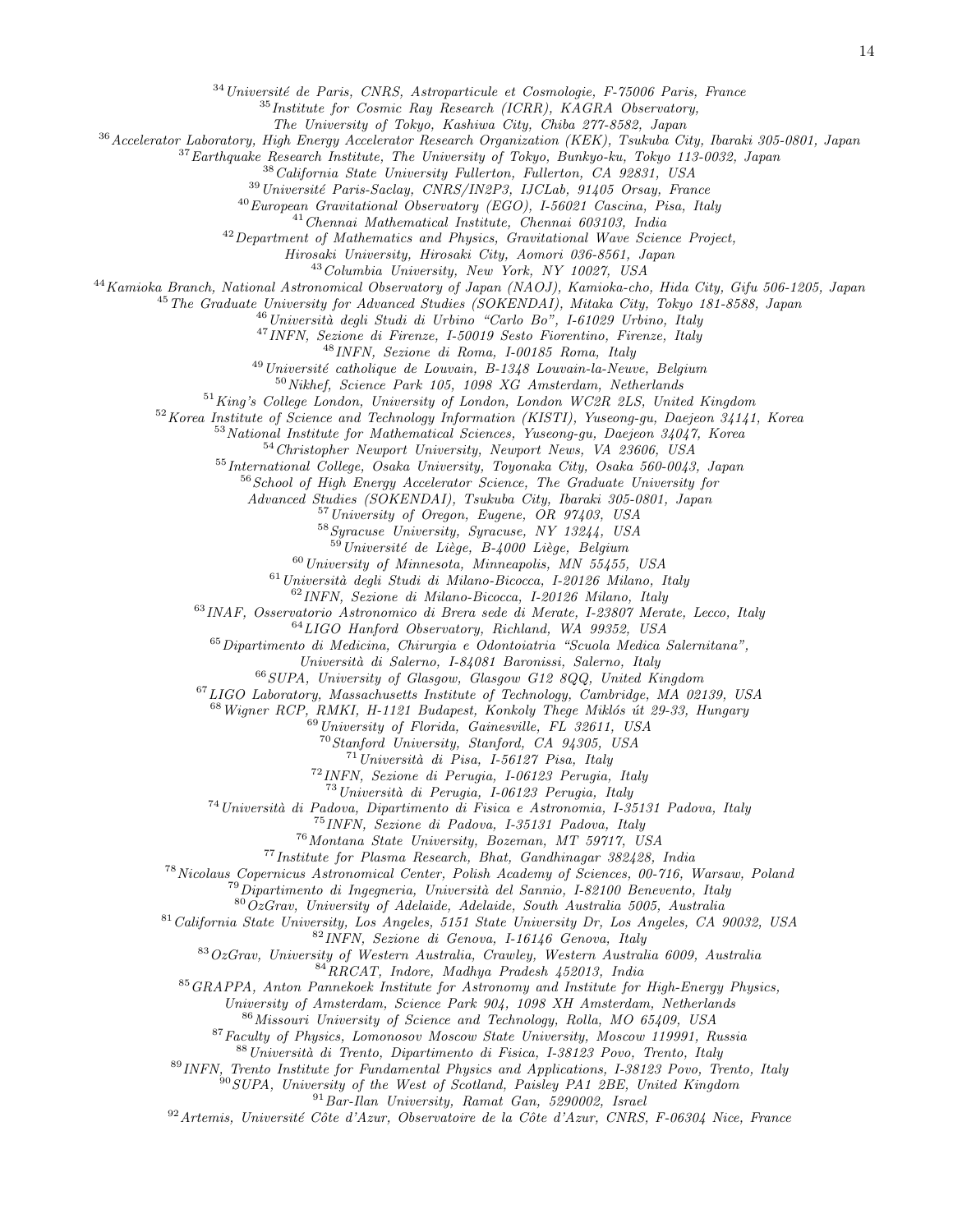Dipartimento di Fisica "E.R. Caianiello", Università di Salerno, I-84084 Fisciano, Salerno, Italy

INFN, Sezione di Napoli, Gruppo Collegato di Salerno,

Complesso Universitario di Monte S. Angelo, I-80126 Napoli, Italy

 $^{95}$ Università di Roma "La Sapienza", I-00185 Roma, Italy

Univ Rennes, CNRS, Institut FOTON - UMR6082, F-3500 Rennes, France

<sup>97</sup>Indian Institute of Technology Bombay, Powai, Mumbai 400 076, India

INFN, Laboratori Nazionali del Gran Sasso, I-67100 Assergi, Italy

Laboratoire Kastler Brossel, Sorbonne Université, CNRS,

ENS-Université PSL, Collège de France, F-75005 Paris, France

Astronomical Observatory Warsaw University, 00-478 Warsaw, Poland

 $^{101}$  University of Maryland, College Park, MD 20742, USA

Max Planck Institute for Gravitational Physics (Albert Einstein Institute), D-14476 Potsdam, Germany

 $^{103}L2I\overset{.}{T}$ , Laboratoire des  $2$  Infinis - Toulouse, Université de Toulouse,

CNRS/IN2P3, UPS, F-31062 Toulouse Cedex 9, France

School of Physics, Georgia Institute of Technology, Atlanta, GA 30332, USA

IGFAE, Campus Sur, Universidade de Santiago de Compostela, 15782 Spain

The Chinese University of Hong Kong, Shatin, NT, Hong Kong

Stony Brook University, Stony Brook, NY 11794, USA

Center for Computational Astrophysics, Flatiron Institute, New York, NY 10010, USA

 $109NASA$  Goddard Space Flight Center, Greenbelt, MD 20771, USA

Dipartimento di Fisica, Università degli Studi di Genova, I-16146 Genova, Italy

Institute for Gravitational and Subatomic Physics (GRASP),

Utrecht University, Princetonplein 1, 3584 CC Utrecht, Netherlands

RESCEU, University of Tokyo, Tokyo, 113-0033, Japan.

Department of Astronomy, Beijing Normal University, Beijing 100875, China

 $114OzGrav$ , University of Melbourne, Parkville, Victoria 3010, Australia

Università degli Studi di Sassari, I-07100 Sassari, Italy

INFN, Laboratori Nazionali del Sud, I-95125 Catania, Italy

Università di Roma Tor Vergata, I-00133 Roma, Italy

INFN, Sezione di Roma Tor Vergata, I-00133 Roma, Italy

University of Sannio at Benevento, I-82100 Benevento,

Italy and INFN, Sezione di Napoli, I-80100 Napoli, Italy

Villanova University, 800 Lancaster Ave, Villanova, PA 19085, USA

Departamento de Astronomía y Astrofísica, Universitat de València, E-46100 Burjassot, València, Spain

Universität Hamburg, D-22761 Hamburg, Germany

Rochester Institute of Technology, Rochester, NY 14623, USA

National Tsing Hua University, Hsinchu City, 30013 Taiwan, Republic of China

Department of Applied Physics, Fukuoka University, Jonan, Fukuoka City, Fukuoka 814-0180, Japan

 $126OzGrav$ , Charles Sturt University, Wagga Wagga, New South Wales 2678, Australia

Department of Physics, Tamkang University, Danshui Dist., New Taipei City 25137, Taiwan

Department of Physics and Institute of Astronomy,

National Tsing Hua University, Hsinchu 30013, Taiwan

<sup>129</sup> Department of Physics, Center for High Energy and High Field Physics,

National Central University, Zhongli District, Taoyuan City 32001, Taiwan

 $130 \text{ CaRT}$ , California Institute of Technology, Pasadena, CA 91125, USA

Department of Physics, National Tsing Hua University, Hsinchu 30013, Taiwan

 $^{132}$ Dipartimento di Ingegneria Industriale (DIIN),

Universit`a di Salerno, I-84084 Fisciano, Salerno, Italy

Institute of Physics, Academia Sinica, Nankang, Taipei 11529, Taiwan

Université Lyon, Université Claude Bernard Lyon 1, CNRS,

IP2I Lyon / IN2P3, UMR 5822, F-69622 Villeurbanne, France

<sup>135</sup> Seoul National University, Seoul 08826, South Korea

Pusan National University, Busan  $46241$ , South Korea

INAF, Osservatorio Astronomico di Padova, I-35122 Padova, Italy

<sup>138</sup> University of Arizona, Tucson, AZ 85721, USA

<sup>139</sup>Rutherford Appleton Laboratory, Didcot OX11 0DE, United Kingdom

OzGrav, Swinburne University of Technology, Hawthorn VIC 3122, Australia

Université libre de Bruxelles, Avenue Franklin Roosevelt 50 - 1050 Bruxelles, Belgium

 $^{142}$ Universitat de les Illes Balears, IAC3—IEEC, E-07122 Palma de Mallorca, Spain

Université Libre de Bruxelles, Brussels 1050, Belgium

Departamento de Matemáticas, Universitat de València, E-46100 Burjassot, València, Spain

Texas Tech University, Lubbock, TX 79409, USA

The Pennsylvania State University, University Park, PA 16802, USA

University of Rhode Island, Kingston, RI 02881, USA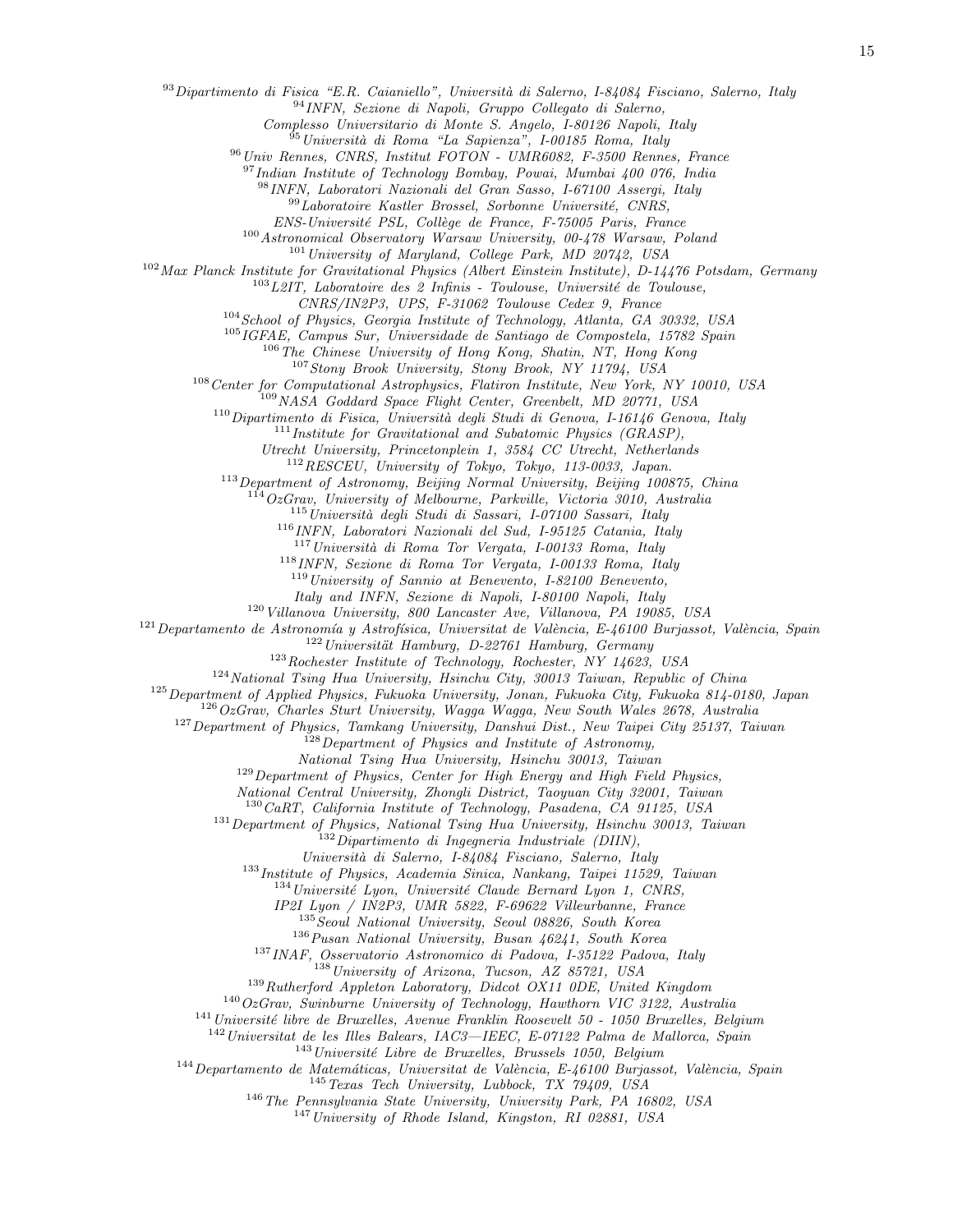<sup>148</sup> The University of Texas Rio Grande Valley, Brownsville, TX 78520, USA

<sup>149</sup>Bellevue College, Bellevue, WA 98007, USA

Scuola Normale Superiore, Piazza dei Cavalieri, 7 - 56126 Pisa, Italy

MTA-ELTE Astrophysics Research Group, Institute of Physics, Eötvös University, Budapest 1117, Hungary

Maastricht University, P.O. Box 616, 6200 MD Maastricht, Netherlands

University of Portsmouth, Portsmouth, PO1 3FX, United Kingdom

The University of Sheffield, Sheffield S10 2TN, United Kingdom

 $^{155}$ Université Lyon, Université Claude Bernard Lyon 1,

CNRS, Laboratoire des Matériaux Avancés (LMA),

IP2I Lyon / IN2P3, UMR 5822, F-69622 Villeurbanne, France

Dipartimento di Scienze Matematiche, Fisiche e Informatiche, Università di Parma, I-43124 Parma, Italy

INFN, Sezione di Milano Bicocca, Gruppo Collegato di Parma, I-43124 Parma, Italy

<sup>158</sup> Physik-Institut, University of Zurich, Winterthurerstrasse 190, 8057 Zurich, Switzerland

University of Chicago, Chicago, IL 60637, USA

Université de Strasbourg, CNRS, IPHC UMR 7178, F-67000 Strasbourg, France

<sup>161</sup> West Virginia University, Morgantown, WV 26506, USA

Montclair State University, Montclair, NJ 07043, USA

Colorado State University, Fort Collins, CO 80523, USA

Institute for Nuclear Research, Hungarian Academy of Sciences, Bem t'er 18/c, H-4026 Debrecen, Hungary

Department of Physics, University of Texas, Austin, TX 78712, USA

 $166\,CNR\text{-}SPIN,\ c/o\ University\ air\ Salerno,\ I-84084\ Fisciano,\ Salerno,\ Italy$ 

Scuola di Ingegneria, Università della Basilicata, I-85100 Potenza, Italy

Observatori Astronòmic, Universitat de València, E-46980 Paterna, València, Spain

The University of Utah, Salt Lake City, UT 84112, USA

Kenyon College, Gambier, OH 43022, USA

<sup>171</sup> Vrije Universiteit Amsterdam, 1081 HV, Amsterdam, Netherlands

<sup>172</sup> Department of Astronomy, The University of Tokyo, Mitaka City, Tokyo 181-8588, Japan

Faculty of Engineering, Niigata University, Nishi-ku, Niigata City, Niigata 950-2181, Japan

<sup>174</sup>State Key Laboratory of Magnetic Resonance and Atomic and Molecular Physics,

Innovation Academy for Precision Measurement Science and Technology (APM),

Chinese Academy of Sciences, Xiao Hong Shan, Wuhan 430071, China

University of Szeged, Dóm tér 9, Szeged 6720, Hungary

<sup>176</sup>Universiteit Gent, B-9000 Gent, Belgium

Cornell University, Ithaca, NY 14850, USA

University of British Columbia, Vancouver, BC V6T 1Z4, Canada

Tata Institute of Fundamental Research, Mumbai 400005, India

INAF, Osservatorio Astronomico di Capodimonte, I-80131 Napoli, Italy

The University of Mississippi, University, MS 38677, USA

University of Michigan, Ann Arbor, MI 48109, USA

Texas A&M University, College Station, TX 77843, USA

Department of Physics, Ulsan National Institute of Science and Technology (UNIST), Ulju-gun, Ulsan 44919, Korea

Applied Research Laboratory, High Energy Accelerator Research Organization (KEK), Tsukuba City, Ibaraki 305-0801, Japan

Dipartimento di Fisica, Università di Trieste, I-34127 Trieste, Italy

<sup>187</sup>Shanghai Astronomical Observatory, Chinese Academy of Sciences, Shanghai 200030, China

American University, Washington, D.C. 20016, USA

Faculty of Science, University of Toyama, Toyama City, Toyama 930-8555, Japan

<sup>190</sup>Institute for Cosmic Ray Research (ICRR), KAGRA Observatory,

The University of Tokyo, Kamioka-cho, Hida City, Gifu 506-1205, Japan

 $^{191}$  Carleton College, Northfield, MN 55057, USA

University of California, Berkeley, CA 94720, USA

Maastricht University, 6200 MD, Maastricht, Netherlands

College of Industrial Technology, Nihon University, Narashino City, Chiba 275-8575, Japan

<sup>195</sup> Graduate School of Science and Technology, Niigata University, Nishi-ku, Niigata City, Niigata 950-2181, Japan

Department of Physics, National Taiwan Normal University, sec. 4, Taipei 116, Taiwan

Astronomy & Space Science, Chungnam National University, Yuseong-gu, Daejeon 34134, Korea, Korea

Department of Physics and Mathematics, Aoyama Gakuin University, Sagamihara City, Kanagawa 252-5258, Japan

Kavli Institute for Astronomy and Astrophysics,

Peking University, Haidian District, Beijing 100871, China

 $^{200}$ Yukawa Institute for Theoretical Physics (YITP),

Kyoto University, Sakyou-ku, Kyoto City, Kyoto 606-8502, Japan

<sup>201</sup> Graduate School of Science and Engineering, University of Toyama, Toyama City, Toyama 930-8555, Japan

<sup>202</sup> Department of Physics, Graduate School of Science,

Osaka City University, Sumiyoshi-ku, Osaka City, Osaka 558-8585, Japan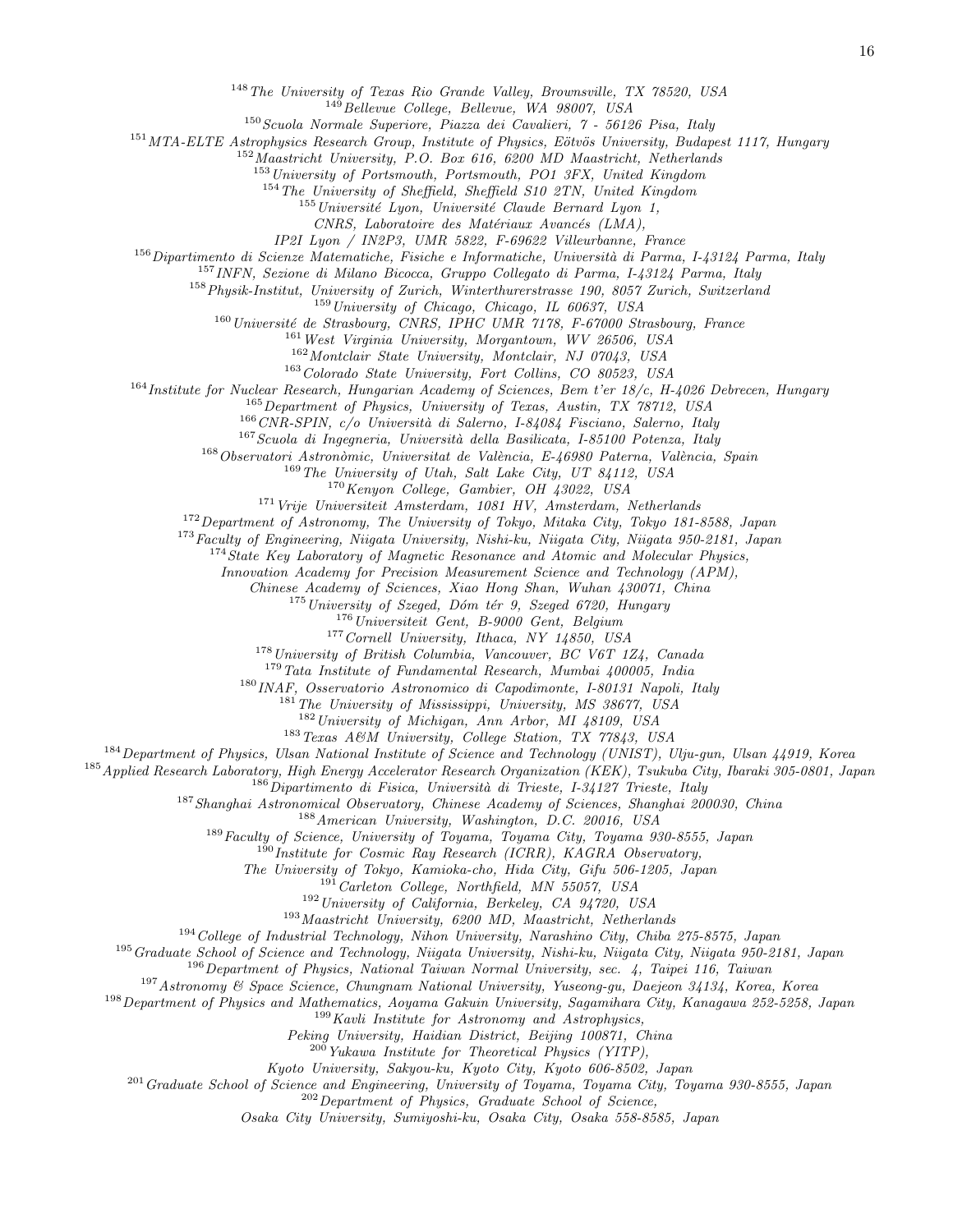$^{203}$  Nambu Yoichiro Institute of Theoretical and Experimental Physics (NITEP),

Osaka City University, Sumiyoshi-ku, Osaka City, Osaka 558-8585, Japan

 $^{204}$ Institute of Space and Astronautical Science (JAXA),

Chuo-ku, Sagamihara City, Kanagawa 252-0222, Japan

 $^{205}$ Directorate of Construction, Services & Estate Management, Mumbai 400094, India

 $^{206}$  Vanderbilt University, Nashville, TN 37235, USA

<sup>207</sup>Universiteit Antwerpen, Prinsstraat 13, 2000 Antwerpen, Belgium

 $^{208}$ University of Białystok, 15-424 Białystok, Poland

<sup>209</sup>Department of Physics, Ewha Womans University, Seodaemun-gu, Seoul 03760, Korea

<sup>210</sup>National Astronomical Observatories, Chinese Academic of Sciences, Chaoyang District, Beijing, China

 $^{211}$ School of Astronomy and Space Science, University of Chinese Academy of Sciences, Chaoyang District, Beijing, China

<sup>212</sup> University of Southampton, Southampton SO17 1BJ, United Kingdom

<sup>213</sup>Institute for Cosmic Ray Research (ICRR), The University of Tokyo, Kashiwa City, Chiba 277-8582, Japan

<sup>214</sup>Chung-Ang University, Seoul 06974, South Korea

 $^{215}$ Institut de Física d'Altes Energies (IFAE), Barcelona Institute

of Science and Technology, and ICREA, E-08193 Barcelona, Spain

<sup>216</sup>Graduate School of Science, Tokyo Institute of Technology, Meguro-ku, Tokyo 152-8551, Japan

<sup>217</sup> University of Washington Bothell, Bothell, WA 98011, USA

<sup>218</sup>Institute of Applied Physics, Nizhny Novgorod, 603950, Russia

 $^{219}Ewha$  Womans University, Seoul 03760, South Korea

 $^{220}$ Inje University Gimhae, South Gyeongsang 50834, South Korea

<sup>221</sup>Department of Physics, Myongji University, Yongin 17058, Korea

<sup>222</sup>Korea Astronomy and Space Science Institute, Daejeon 34055, South Korea

<sup>223</sup>National Institute for Mathematical Sciences, Daejeon 34047, South Korea

 $^{224}$ Ulsan National Institute of Science and Technology, Ulsan  $44919$ , South Korea

 $225$  Department of Physical Science, Hiroshima University,

Higashihiroshima City, Hiroshima 903-0213, Japan

 $^{226}$  School of Physics and Astronomy, Cardiff University, Cardiff, CF24 3AA, UK

<sup>227</sup>Institute of Astronomy, National Tsing Hua University, Hsinchu 30013, Taiwan

 $^{228}$ Bard College, 30 Campus Rd, Annandale-On-Hudson, NY 12504, USA

<sup>229</sup>Institute of Mathematics, Polish Academy of Sciences, 00656 Warsaw, Poland

 $^{230}$ National Center for Nuclear Research, 05-400 Świerk-Otwock, Poland

 $^{231}$ Instituto de Fisica Teorica, 28049 Madrid, Spain

<sup>232</sup>Department of Physics, Nagoya University, Chikusa-ku, Nagoya, Aichi 464-8602, Japan

 $^{233}$ Université de Montréal/Polytechnique, Montreal, Quebec H3T 1J4, Canada

 $^{234}$ Laboratoire Lagrange, Université Côte d'Azur,

Observatoire Côte d'Azur, CNRS, F-06304 Nice, France

 $^{235}$  Department of Physics, Hanyang University, Seoul 04763, Korea

<sup>236</sup>Sungkyunkwan University, Seoul 03063, South Korea

<sup>237</sup>NAVIER, École des Ponts, Univ Gustave Eiffel, CNRS, Marne-la-Vallée, France

<sup>238</sup>Department of Physics, National Cheng Kung University, Tainan City 701, Taiwan

<sup>239</sup>National Center for High-performance computing, National Applied Research Laboratories,

Hsinchu Science Park, Hsinchu City 30076, Taiwan

 $^{240}$ Institute for High-Energy Physics, University of Amsterdam,

Science Park 904, 1098 XH Amsterdam, Netherlands

<sup>241</sup>NASA Marshall Space Flight Center, Huntsville, AL 35811, USA

 $^{242}$ University of Washington, Seattle, WA 98195, USA

 $^{243}$ Dipartimento di Matematica e Fisica, Università degli Studi Roma Tre, I-00146 Roma, Italy

 $^{244}$  INFN, Sezione di Roma Tre, I-00146 Roma, Italy

 $245'ESPCI$ , CNRS, F-75005 Paris, France

<sup>246</sup> Concordia University Wisconsin, Mequon, WI 53097, USA

 $^{247}$ Università di Camerino, Dipartimento di Fisica, I-62032 Camerino, Italy

<sup>248</sup> School of Physics Science and Engineering, Tongji University, Shanghai 200092, China

 $^{249}$ Southern University and A&M College, Baton Rouge, LA 70813, USA

<sup>250</sup>Centre Scientifique de Monaco, 8 quai Antoine Ier, MC-98000, Monaco

<sup>251</sup> Institute for Photon Science and Technology, The University of Tokyo, Bunkyo-ku, Tokyo 113-8656, Japan

<sup>252</sup>Indian Institute of Technology Madras, Chennai 600036, India

<sup>253</sup>Saha Institute of Nuclear Physics, Bidhannagar, West Bengal 700064, India

 $^{254}$ The Applied Electromagnetic Research Institute,

National Institute of Information and Communications Technology (NICT), Koganei City, Tokyo 184-8795, Japan

 $^{255}$ Institut des Hautes Etudes Scientifiques, F-91440 Bures-sur-Yvette, France

<sup>256</sup>Faculty of Law, Ryukoku University, Fushimi-ku, Kyoto City, Kyoto 612-8577, Japan

<sup>257</sup>Indian Institute of Science Education and Research, Kolkata, Mohanpur, West Bengal 741252, India